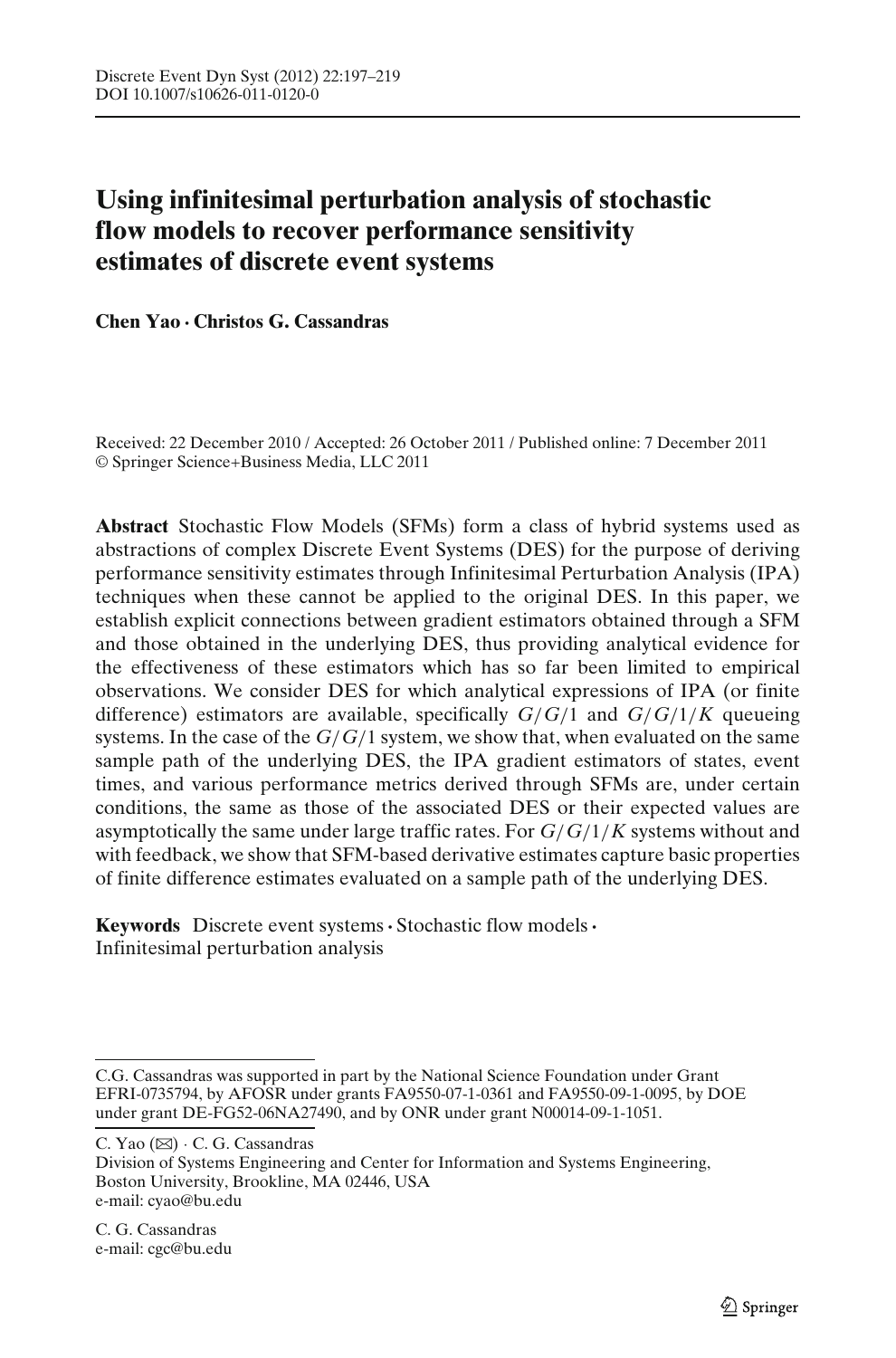## **1 Introduction**

The study of Discrete Event Systems (DES) is based on well-developed modeling frameworks in which the system dynamics are driven by the occurrence of different events defined over some given event set (Cassandras and Lafortun[e](#page-20-0) [2008\)](#page-20-0). When event occurrence rates get extremely high, however, analysis becomes prohibitively complex; even well-designed discrete event simulations have impractically slow execution times. In this case, one seeks alternative models through which the system dynamics are *abstracted* to an appropriate level that retains essential features enabling effective and accurate control and optimization. This is often the case in systems where random phenomena play different roles at different time scales and typically gives rise to stochastic hybrid system models (Cassandras and Lygero[s](#page-20-0) [2006](#page-20-0)); in such systems some event-driven dynamics are retained to capture switches between different "modes" while the remaining dynamics are abstracted into differential equations describing the system state evolution within each such mode.

Fluid models are an example of this abstraction process applied to a large class of DES. Fluid models have been shown to be very useful in studying communication networks (Anick et al[.](#page-20-0) [1982](#page-20-0); Liu et al[.](#page-20-0) [1999](#page-20-0)), manufacturing systems (Connor et al[.](#page-20-0) [1994\)](#page-20-0) and, more generally, settings where users compete over different sharable resources. While in most traditional fluid models the flow rates involved are treated as fixed parameters, a *Stochastic Flow Model* (SFM), as introduced in Cassandras et al[.](#page-20-0) [\(2002](#page-20-0)), has the extra feature of treating the flow rates themselves as *stochastic processes*. With virtually no limitations imposed on the properties of such processes, a new approach for sensitivity analysis and optimization was recently proposed, based on Infinitesimal Perturbation Analysis (IPA). The essence of this approach is the on-line estimation of gradients (sensitivities) of certain performance measures with respect to various controllable parameters. These estimates may be incorporated in standard gradient-based algorithms to optimize parameter settings of the underlying DES. IPA was originally developed as a technique for evaluating gradients of sample performance functions in queueing systems and using them as unbiased gradient estimates of performance metrics expressed as expectations of these sample functions (Cassandras and Lafortun[e](#page-20-0) [2008](#page-20-0)). However, IPA estimates become biased (hence unreliable for control purposes) when dealing with aspects of queueing systems such as multiple user classes, blocking due to limited resource capacities, and various forms of feedback control. The emergence of SFMs has rekindled the interest in IPA because SFMs allow us to circumvent these limitations, yielding simple unbiased gradient estimates of useful metrics even in the presence of blocking and a variety of feedback control mechanisms, as in Cassandra[s](#page-20-0) [\(2006](#page-20-0)) and Wardi et al[.](#page-20-0) [\(2009\)](#page-20-0). In addition, recent work has also extended this approach to multiclass SFMs and to the study of non-cooperative stochastic resource contention games (Yao and Cassandra[s](#page-20-0) [2009a,](#page-20-0) [b](#page-20-0)). It should be stressed that, although the IPA gradient estimators are derived on the SFM abstraction, they are evaluated using the data observed from the underlying DES sample path, and are ultimately used to drive the online optimization of the original DES.

The effectiveness of this approach that combines IPA and SFMs has been supported by successful implementation in various problems (Cassandras et al[.](#page-20-0) [2002](#page-20-0); Yao and Cassandra[s](#page-20-0) [2009a;](#page-20-0) Wardi et al[.](#page-20-0) [2009](#page-20-0); Yu and Cassandra[s](#page-20-0) [2004](#page-20-0)). However, there still lacks an explicit connection between the gradient estimators obtained through a SFM and those obtained in the underlying DES; this is because the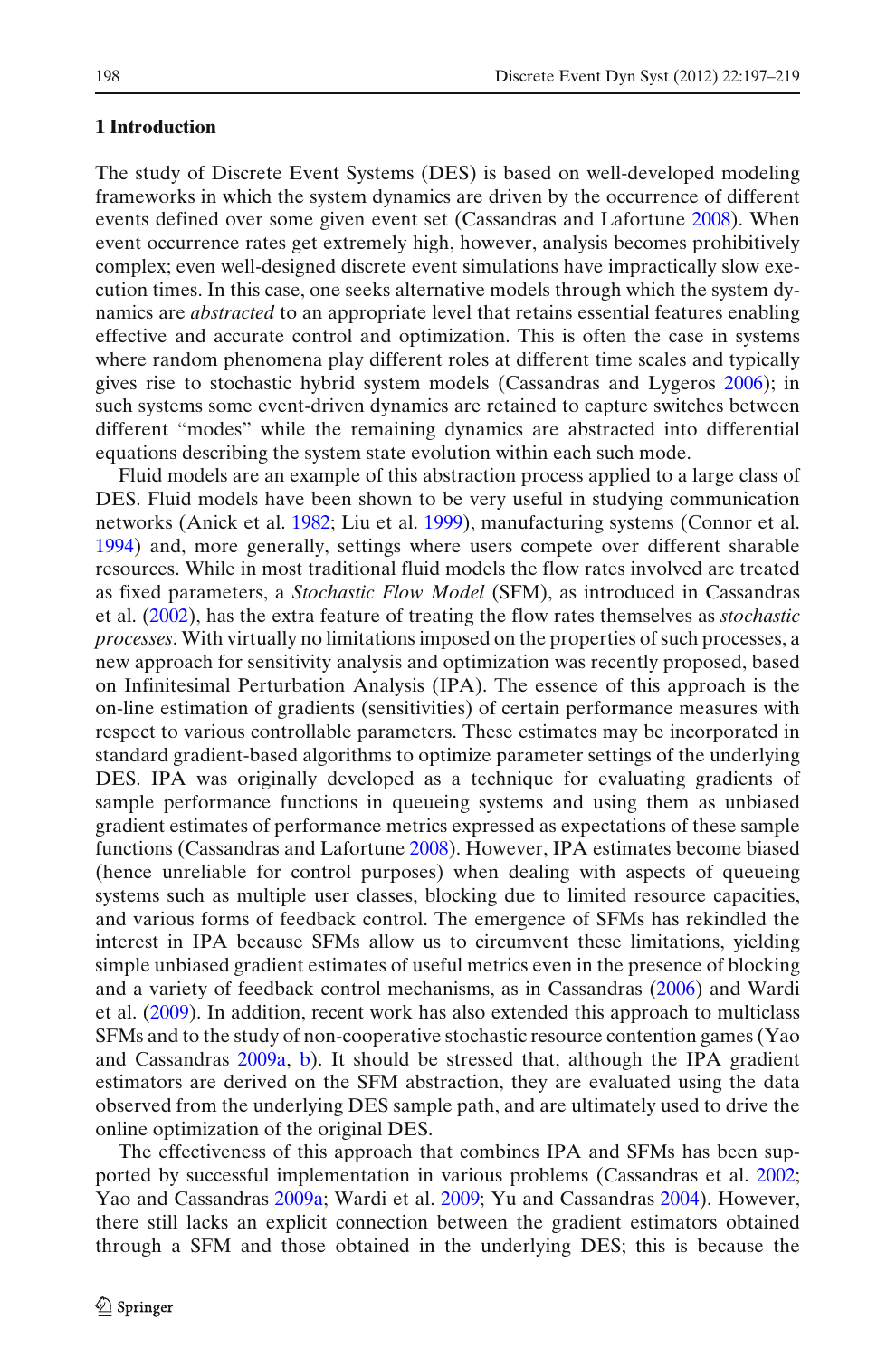<span id="page-2-0"></span>overall approach is designed to target complex systems, which is precisely where it is impossible to obtain gradient information directly. Thus, there has been no analytical evidence verifying the effectiveness thus far empirically observed.

In this paper, we aim to make such explicit connections between performance gradient estimates of SFMs and their underlying DES for some systems where analytical expressions are available. We specifically consider *G*/*G*/1 and *G*/*G*/1/*K* queueing systems, where performance gradient estimates are available through either IPA or through Finite Perturbation Analysis (FPA) when IPA is not applicable. In the case of the  $G/G/1$  system, we show that, when evaluated on the same sample path of the underlying DES, the IPA gradient estimators of states, event times, and various performance metrics derived through SFMs are, for at least certain classes of distributions that are analytically tractable, the same as those of the associated DES or their expected values are asymptotically the same under large traffic rates. Thus, the results in this paper complement previous research by demonstrating that a SFM not only provides a model abstraction for obtaining gradient estimates of systems where this cannot be accomplished directly, but it also recovers the same or approximate gradient estimates for systems where such information can be obtained directly.

The paper is organized as follows. In Section 2, IPA is applied to both a *G*/*G*/1 queueing system and its SFM counterpart, and relationships between the two are derived. We show that for certain classes of service time distributions the two IPA estimators are asymptotically identical or their expected values are asymptotically identical. In Section [3,](#page-10-0) we consider a *G*/*G*/1/*K* system where IPA cannot be applied but finite difference estimates can be derived. We show that these finite differences are under certain conditions the same as IPA estimates derived for the SFM of such a system. Section [4](#page-15-0) analyzes a *G*/*G*/1/*K* system with feedback, and it is shown that state perturbations derived on the SFM recover properties of sample path state perturbations in the original DES.

## **2 IPA for a** *G/G/***1 queueing system and its SFM**

In this section, we study the SFM associated with a *G*/*G*/1 queueing system (Cassandras et al[.](#page-20-0) [2002;](#page-20-0) Cassandra[s](#page-20-0) [2006\)](#page-20-0). This SFM is shown in Fig. [1](#page-3-0) and has state dynamics given by:

$$
\frac{dx(t)}{dt^+} = \begin{cases} 0 & x(t) = 0 \text{ and } \alpha(t) \le \beta(t) \\ \alpha(t) - \beta(t) & \text{otherwise} \end{cases}
$$
(1)

where  $\alpha(t)$ ,  $\beta(t)$  represent the input and output rate respectively, both stochastic processes, and  $x(t)$  is the queue content of the system. The random processes  $\{\alpha(t)\}\$ ,  $\{\beta(t)\}\$ are arbitrary (except for mild technical conditions, see Cassandras et al. [2010\)](#page-20-0) typically taken to be piecewise continuous w.p. 1. We will compare the IPA derivative estimator derived through the SFM with the estimator obtained when IPA is applied directly on the original *G*/*G*/1 system for a common performance metric and establish relationships between the two, including some cases where they are shown to be asymptotically the same as traffic intensity increases. In addition, we show that the event time perturbations of the "common events" shared by the SFM and its DES counterpart have the same expected values under certain conditions.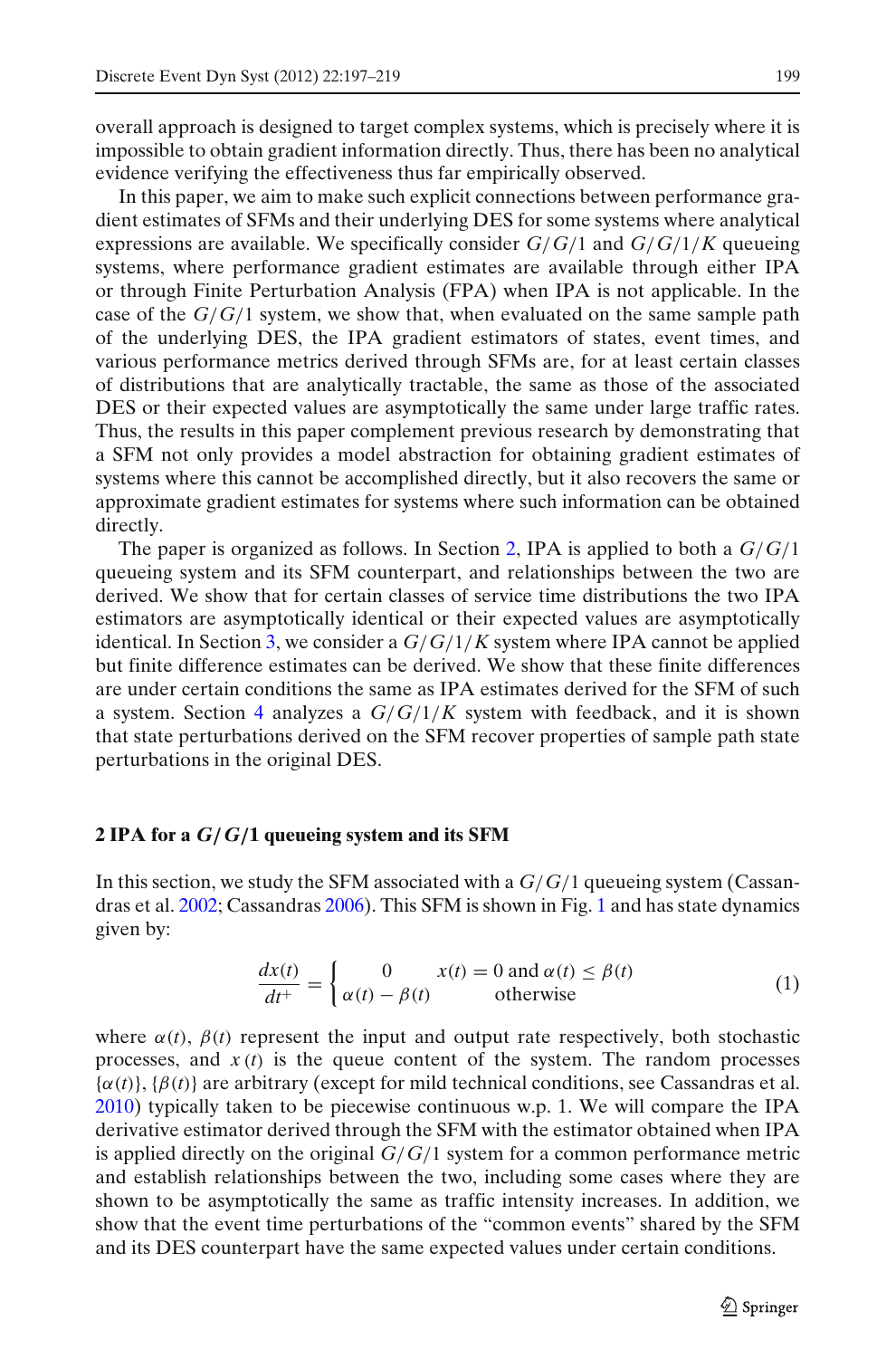<span id="page-3-0"></span>**Fig. 1** SFM for *G*/*G*/1 queueing system



It is well known that IPA can be applied directly on the *G*/*G*/1 system to derive gradient estimates of performance metrics  $J(\theta)$  as a function of some parameter  $\theta$ . A widely-used performance metric is the mean system time over the first *N* customers viewed as a function of some parameter  $\theta$  of the service time distribution. It has been shown (see Section 11.4 in Cassandras and Lafortune [2008\)](#page-20-0) that the IPA estimator of the derivative of  $J(\theta)$  with respect to  $\theta$  is given by

$$
\left[\frac{dJ}{d\theta}\right]_{IPA} = \sum_{b=1}^{B} \sum_{i=1}^{n_b} \sum_{j=1}^{i} \frac{dZ_j(\theta)}{d\theta} + \sum_{i=1}^{N-\sum_{b=1}^{B} n_b} \sum_{j=1}^{i} \frac{dZ_j(\theta)}{d\theta}
$$
(2)

where  $\{Z_j\}$  are service times, assumed to be i.i.d random variables.  $n_b$  is the number of customers served in the *b*th busy period, where busy periods are defined as time intervals during which the server of the queue remains busy. *B* is the number of busy periods for the first *N* customers, the last double sum accounting for a generally partial final busy period. The derivatives  $\frac{dZ_j(\theta)}{d\theta}$  can be evaluated based on the observed value of  $Z_j$  and knowledge of the distribution of  $\{Z_j\}$  (see Cassandras and Lafortune [2008\)](#page-20-0); for certain classes of distributions, these derivatives take special forms independent of the specific distribution. It has also been shown that  $\left[\frac{dJ}{d\theta}\right]_{IPA}$ above is an unbiased estimator of  $\frac{dJ}{d\theta}$ . Since expressions for all busy periods are the same, in the following we focus on an individual busy period in which the IPA gradient estimator is given by

$$
\left[\frac{dJ(\theta)}{d\theta}\right]^{DES} = \sum_{i=1}^{n_b} \sum_{j=1}^{i} \frac{dZ_j(\theta)}{d\theta} \tag{3}
$$

In the SFM of the *G*/*G*/1 system, discrete customers are replaced by continuous flows, hence there is no notion of "system time". Instead, in the SFM we use the total workload as a performance metric, which can be shown to be the same as the overall system time in the long run (War[d](#page-20-0)i and Melamed [2001](#page-20-0)). Briefly, if  $J^w(T)$  is the total workload and  $N_T$  is the number of customers over [0,  $T$ ], then, by Little's Law, the average workload  $\frac{J^w(T)}{T}$  and the average system time  $\frac{J(T)}{N_T}$  satisfy  $\frac{J^w}{T} = \lambda \cdot \frac{J}{N_T}$ , where  $\lambda$  is the arrival rate. When *T* is large, the conservation law  $\lambda \cdot T = N_T$  is satisfied and the previous equation reduces to  $J^w = J$ , which implies that the total workload can be used to capture the overall system time. Thus, we will use *J* to denote the workload function in what follows.

Consider a busy period in the  $G/G/1$  system which starts at time  $\tau_b$  and ends at time τ*e*. In the corresponding SFM, we fix a busy period with the same starting and ending times so that the workload function is

$$
J(\theta) = \int_{\tau_b}^{\tau_e} x(t) dt
$$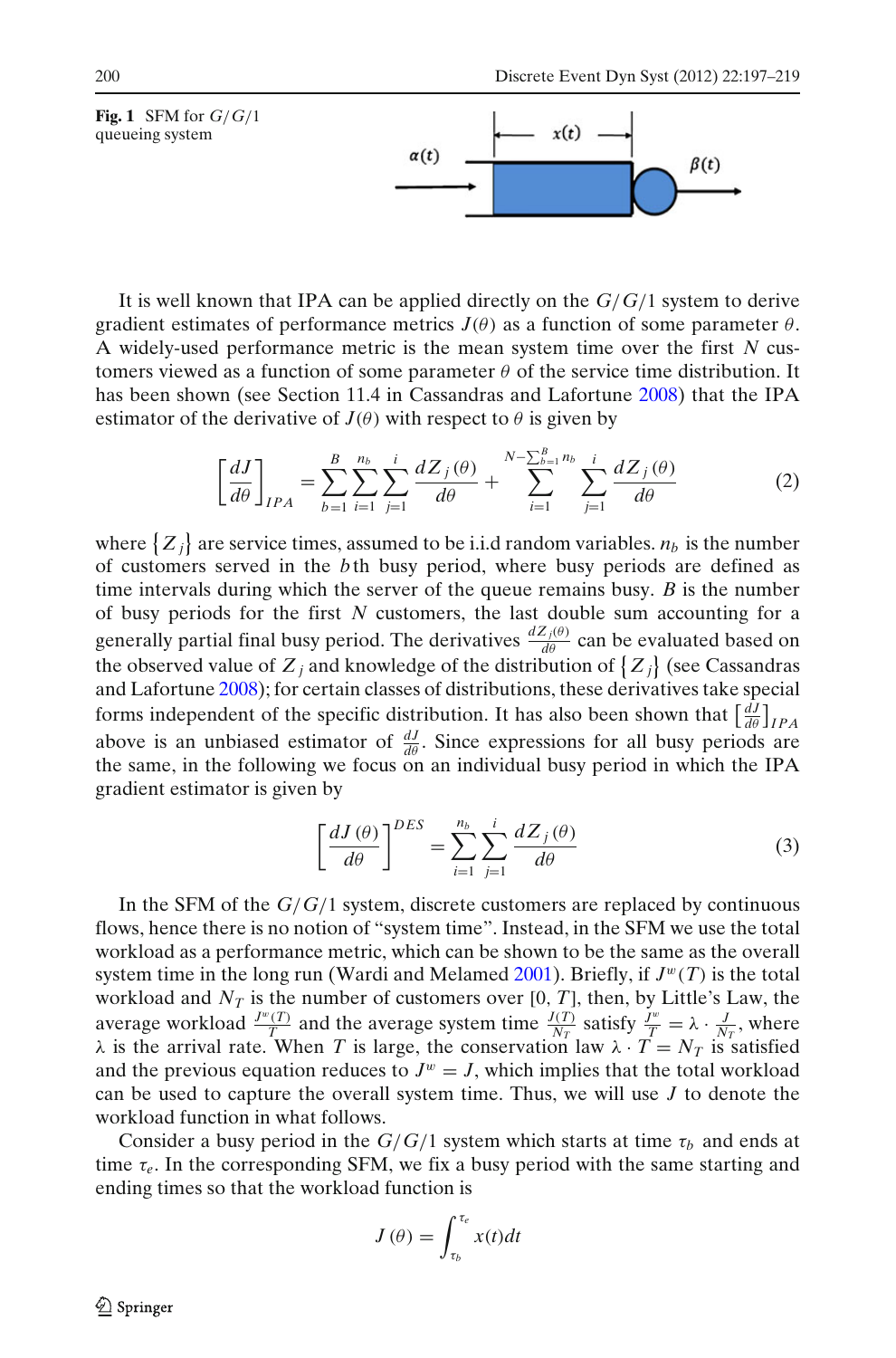<span id="page-4-0"></span>The sample path derivative with respect to  $\theta$  is

$$
\left[\frac{dJ(\theta)}{d\theta}\right]^{SFM} = \frac{d\tau_e}{d\theta}x(\tau_e) - \frac{d\tau_b}{d\theta}x(\tau_b) + \int_{\tau_b}^{\tau_e} x'(t)dt
$$
\n(4)

where  $x'(t) \equiv \frac{dx(t)}{d\theta}$ . Since  $x(\tau_e) = x(\tau_b) = 0$ , the above equation reduces to

$$
\left[\frac{dJ(\theta)}{d\theta}\right]^{SFM} = \int_{\tau_b}^{\tau_e} x'(t)dt
$$
\n(5)

Before proceeding, we provide a brief review of the IPA framework for general stochastic hybrid systems presented in Cassandras et al[.](#page-20-0) [\(2010](#page-20-0)) based on which we can evaluate  $x'(t)$  above. Let  $\theta \in \Theta$  for a given compact, convex set  $\Theta \subset \mathbb{R}^l$  be a controllable parameter vector and consider a sample path of such a system. Let  ${\tau_k(\theta)}$ ,  $k = 1, 2, \ldots$ , denote the occurrence times of all events in the sample path. Over an interval  $[\tau_k(\theta), \tau_{k+1}(\theta)]$ , the system is at some mode during which the timedriven state satisfies  $\dot{x} = f_k(x, \theta, t)$ . An event at  $\tau_k$  is classified as (i) *Exogenous* if it causes a discrete state transition independent of  $\theta$  and satisfies  $\frac{d\tau_k}{d\theta} = 0$ ; (ii) *Endogenous*, if there exists a continuously differentiable function  $g_k : \mathbb{R}^n \times \Theta \to \mathbb{R}$ such that  $\tau_k = \min\{t > \tau_{k-1} : g_k(x(\theta, t), \theta) = 0\}$ ; and (iii) *Induced* if it is triggered by the occurrence of another event at time  $\tau_m \leq \tau_k$ . Since the systems considered in this paper do not include induced events, we will limit ourselves to the first two event types. We will use the notation  $x'(t) \equiv \frac{\partial x(\theta, t)}{\partial \theta}$ ,  $\tau'_k \equiv \frac{\partial \tau_k}{\partial \theta}$ ,  $k = 0, ..., N$ , for all state and event time sample derivatives. Then, as shown in Cassandras et al[.](#page-20-0) [\(2010\)](#page-20-0), *x* (*t*) satisfies:

$$
x'\left(\tau_k^+\right) \ = \ x'\left(\tau_k^-\right) + \left[f_{k-1}\left(\tau_k^-\right) - f_k\left(\tau_k^+\right)\right] \tau_k' \tag{6}
$$

$$
x'(t) = e^{\int_{\tau_k}^t \frac{\partial f_k(u)}{\partial x} du} \left[ \int_{\tau_k}^t \frac{\partial f_k(v)}{\partial \theta} e^{-\int_{\tau_k}^t \frac{\partial f_k(u)}{\partial x} du} dv + \xi_k \right]
$$
(7)

where  $t \in [\tau_k(\theta), \tau_{k+1}(\theta))$  and  $\xi_k = x'(\tau_k^+)$  obtained from Eq. 6 unless  $x(t)$  experiences a discontinuity and ξ*<sup>k</sup>* must be specified by an explicit state reset condition. In addition,  $\tau'_k$  in Eq. 6 is either  $\tau'_k = 0$  for exogenous events or

$$
\tau'_{k} = -\left[\frac{\partial g_{k}}{\partial x} f_{k}\left(\tau_{k}^{-}\right)\right]^{-1} \left(\frac{\partial g_{k}}{\partial \theta} + \frac{\partial g_{k}}{\partial x} x'\left(\tau_{k}^{-}\right)\right) \tag{8}
$$

for endogenous events occurring when  $g_k(x(\theta, \tau_k), \theta) = 0$  (with  $\frac{\partial g_k}{\partial x} f_k(\tau_k^-) \neq 0$ ).

To apply the three fundamental IPA Eqs. 6–8 to our SFM, first note that the end of a busy period is an endogenous event satisfying  $x(\tau_e) = 0$ . In addition, over  $[\tau_b, \tau_e]$ we have

$$
f = \frac{dx(t)}{dt} = \alpha(t) - \beta(t, \theta), \quad t \in [\tau_b, \tau_e)
$$
\n(9)

 $\mathcal{D}$  Springer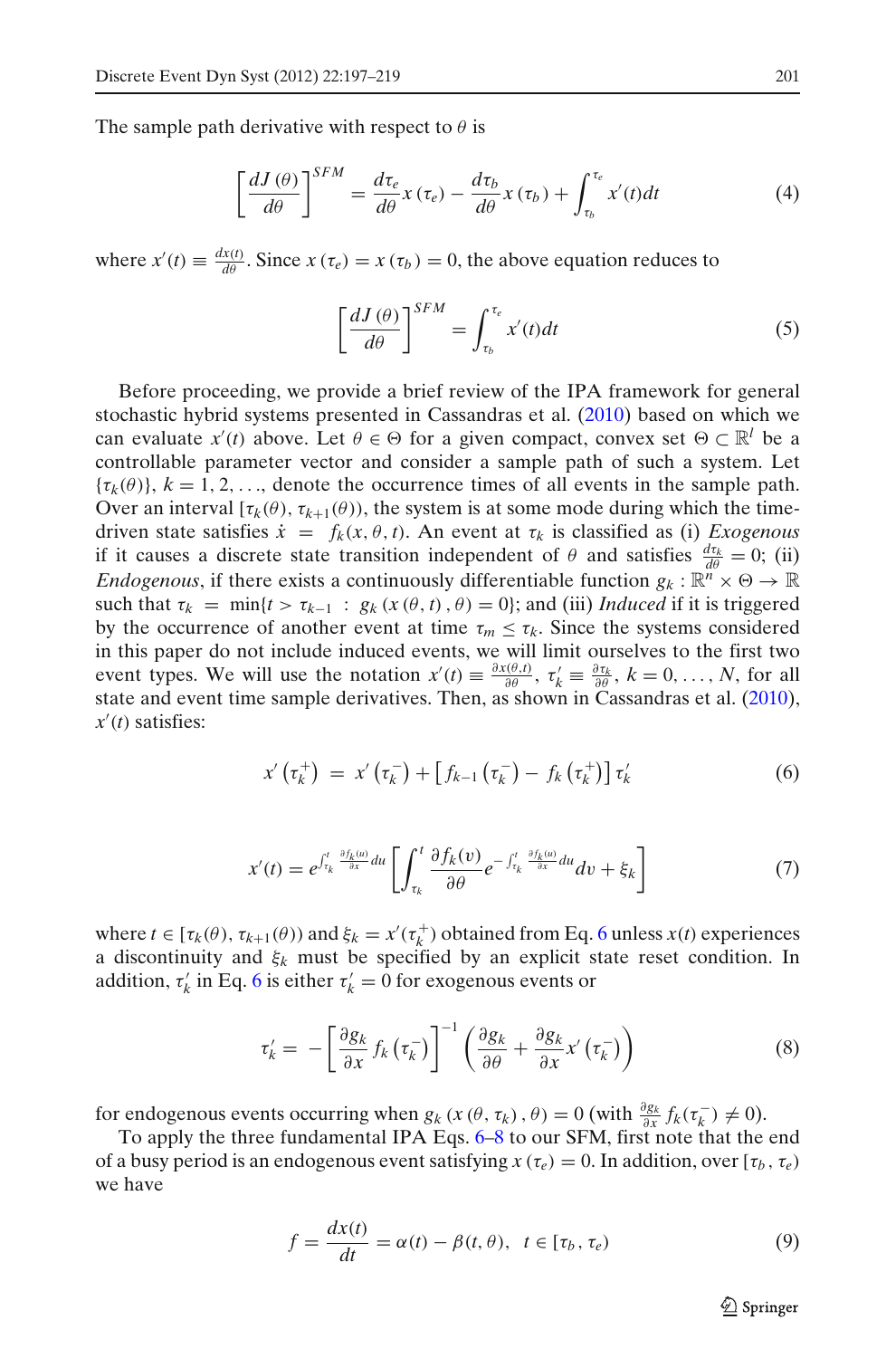<span id="page-5-0"></span>where Eq. [1](#page-2-0) is used with an explicit dependence of the service rate on  $\theta$ ; otherwise,  $f = \frac{dx(t)}{dt} = 0$ . Then, with  $g_k(x(\theta, \tau_e), \theta) = x$ , Eq. [8](#page-4-0) implies that

$$
\tau'_{e} = -\frac{x'(\tau_{e}^{-})}{\alpha(\tau_{e}) - \beta(\tau_{e}, \theta)}
$$

and using Eq. [6](#page-4-0) we get

$$
x'(\tau_e^+) = x'(\tau_e^-) + [\alpha(\tau_e) - \beta(\tau_e, \theta) - 0] \tau_e'
$$
 (10)

Combining these two equations results in  $x'(\tau_e^+) = 0$ . Moreover, applying Eq. [7](#page-4-0) over any idle period ending at  $\tau_b$  we get  $x'(\tau_b^-) = x'(\tau_e^+) = 0$ . At  $\tau_b$ , there are two cases to consider, depending on whether  $\alpha(t) - \beta(t, \theta)$  is continuous at this event time. First, if  $\alpha(t) - \beta(t, \theta)$  is continuous at  $\tau_b$ , in view of Eq. [1](#page-2-0) we have  $0 \ge \alpha(\tau_b^-) - \beta(\tau_b^-,\theta) =$  $\alpha(\tau_b^+) - \beta(\tau_b^+, \theta) \ge 0$ , hence  $\alpha(\tau_b^-) - \beta(\tau_b^-, \theta) = \alpha(\tau_b^+) - \beta(\tau_b^+, \theta) = 0$ . On the other hand, if  $\alpha(t) - \beta(t, \theta)$  is not continuous at  $\tau_b$ , then in order to start the busy period there must exist a jump in  $\alpha(t)$  at  $\tau_b$  such that  $\alpha(\tau_b^-) - \beta(\tau_b^-,\theta) \le 0$  and  $\alpha(\tau_b^+) - \beta(\tau_b^-,\theta)$  $\beta(\tau_b^+, \theta) > 0$ ; this is obviously an exogenous event with  $\tau_b' = 0$ . Thus, using Eq. [6,](#page-4-0) we get

$$
x'(\tau_b^+) = x'(\tau_b^-) + [\alpha(\tau_b^-) - \beta(\tau_b^-,\theta) - (\alpha(\tau_b^+) - \beta(\tau_b^+,\theta))] \tau_b'
$$
  
= 0 (11)

in either case.

It now remains to apply Eq. [7](#page-4-0) over a busy period so as to evaluate  $x'(t)$  in Eq. [5](#page-4-0) for all  $t \in [\tau_b, \tau_e]$ . To do so, consider a busy period of the DES and let  $n_t$  be the index of the customer in this busy period that is served at time *t*, i.e.,

$$
n_{t} = \max\left\{ n : n \in \mathbb{N}, \sum_{j=1}^{n-1} Z_{j} \leq t - \tau_{b} \right\}
$$
 (12)

where  $Z_i$  is the service time of the *j*th customer, and the server has obviously already processed  $n_t - 1$  customers by time *t* since the start of this busy period. We can now apply Eq. [5](#page-4-0) for all  $t \in \left[ \tau_b + \sum_{j=1}^{n_t-1} Z_j, \tau_b + \sum_{j=1}^{n_t} Z_j \right]$  observing that in this interval (Eq. [9\)](#page-4-0) holds, therefore  $\frac{\partial f_k(u)}{\partial x} = 0$  in Eq. [7.](#page-4-0) For ease of notation, let  $Z(i) \equiv \tau_b + \sum_{j=1}^{i} Z_j$  and we get

$$
x'(t) = x'\left(\tau_b^+\right) + \sum_{i=1}^{n_t-1} \int_{Z(i-1)}^{Z(i)} \frac{\partial f}{\partial \theta}(s) \, ds + \int_{Z(n_t)}^t \frac{\partial f}{\partial \theta}(s) \, ds \tag{13}
$$

where  $x'(\tau_b^+) = 0$  from Eq. 11, and  $\frac{\partial f}{\partial \theta}(s) = -\frac{\partial \beta(s)}{\partial \theta}$  from Eq. [9.](#page-4-0) In the SFM, the instantaneous service rate β(*s*) is defined as

$$
\beta(s) = \frac{1}{Z_{n_s}}\tag{14}
$$

 $\mathcal{D}$  Springer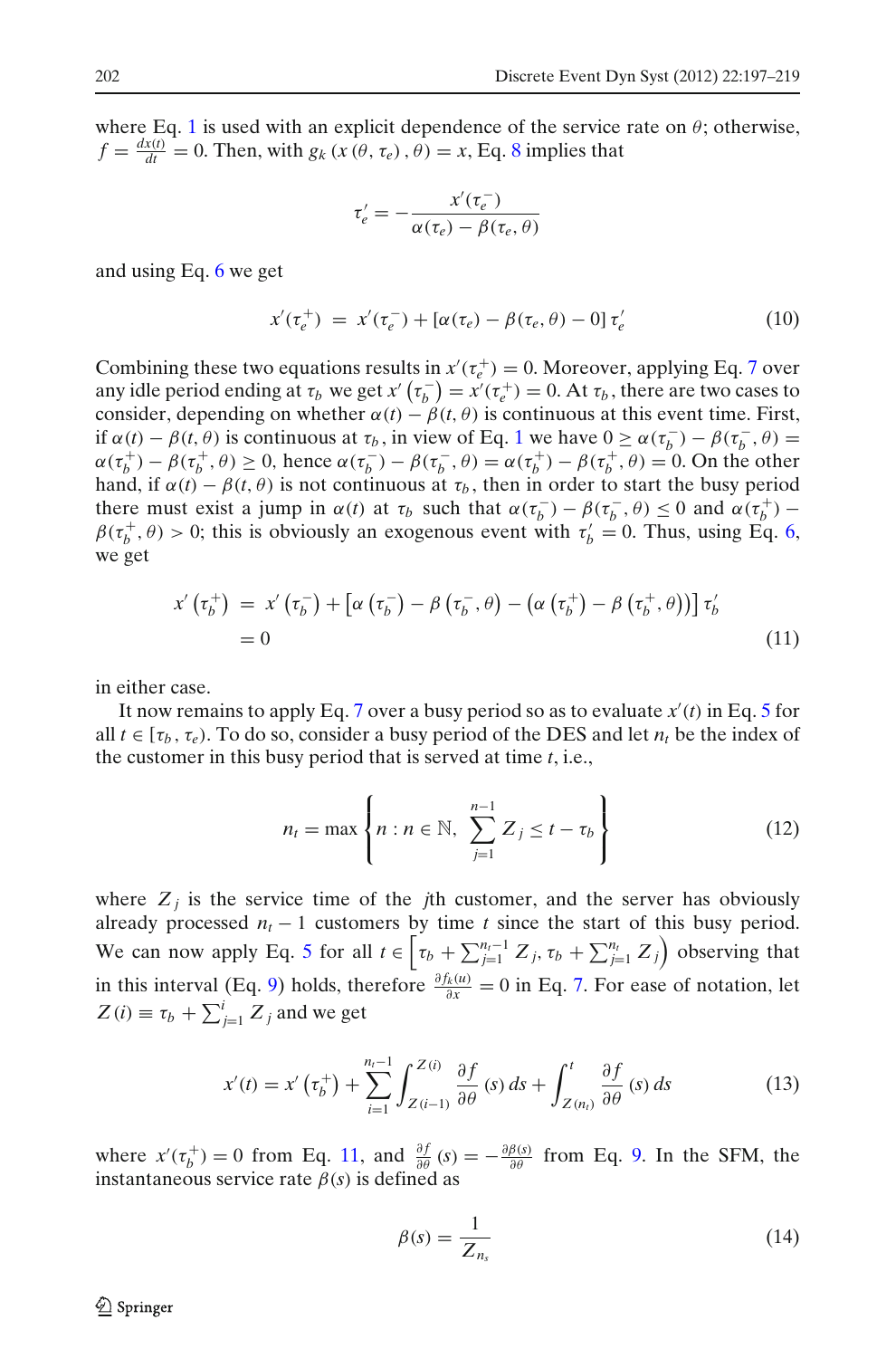<span id="page-6-0"></span>so that  $\frac{\partial f}{\partial \theta}(s) = \frac{1}{Z_{n_s}^2} \cdot \frac{dZ_{n_s}}{d\theta}$  and Eq. [13](#page-5-0) becomes

$$
x'(t) = \sum_{i=1}^{n_t-1} \int_{Z(i-1)}^{Z(i)} \frac{1}{Z_i^2} \cdot \frac{dZ_i}{d\theta} ds + \int_{Z(n_t)}^t \frac{1}{Z_{n_t}^2} \cdot \frac{dZ_{n_t}}{d\theta} ds
$$
(15)  

$$
= \sum_{i=1}^{n_t-1} \frac{1}{Z_i^2} \cdot \frac{dZ_i}{d\theta} \cdot Z_i + \int_{Z(n_t)}^t \frac{1}{Z_{n_t}^2} \cdot \frac{dZ_{n_t}}{d\theta} ds
$$
  

$$
= \sum_{i=1}^{n_t-1} \frac{1}{Z_i} \cdot \frac{dZ_i}{d\theta} + \frac{1}{Z_{n_t}^2} \cdot \frac{dZ_{n_t}}{d\theta} \cdot (t - Z(n_t - 1))
$$

and Eq. [5](#page-4-0) yields

$$
\left[\frac{dJ(\theta)}{d\theta}\right]^{SFM} = \sum_{i=1}^{n_b} \int_{Z(i-1)}^{Z(i)} x'(t)dt
$$
  
\n
$$
= \sum_{i=1}^{n_b} \int_{Z(i-1)}^{Z(i)} \sum_{k=1}^{i-1} \frac{1}{Z_k} \cdot \frac{dZ_k}{d\theta} dt
$$
  
\n
$$
+ \sum_{i=1}^{n_b} \int_{Z(i-1)}^{Z(i)} \frac{1}{Z_i^2} \cdot \frac{dZ_i}{d\theta} \cdot (t - Z(n_t - 1)) dt
$$
  
\n
$$
= \sum_{i=1}^{n_b} \left\{ \sum_{k=1}^{i-1} \frac{Z_i}{Z_k} \cdot \frac{dZ_k}{d\theta} + \frac{1}{2} \cdot Z_i^2 \cdot \frac{1}{Z_i^2} \cdot \frac{dZ_i}{d\theta} \right\}
$$
  
\n
$$
= \frac{1}{2} \sum_{i=1}^{n_b} \frac{dZ_i}{d\theta} + \sum_{i=1}^{n_b} \sum_{k=1}^{i-1} \frac{Z_i}{Z_k} \cdot \frac{dZ_k}{d\theta}
$$
(16)

which is the IPA gradient estimator of  $\frac{dJ(\theta)}{d\theta}$  obtained through the SFM of the *G*/*G*/1 queue with output rate  $\beta(t, \theta)$  defined as in Eq. [14,](#page-5-0) and evaluated on the same busy period as the underlying *G*/*G*/1 queue used to derive Eq. [3.](#page-3-0)

In what follows, we compare the IPA derivative estimators in Eqs. 16 and [3](#page-3-0) for two classes of service time distributions.

Case 1 The system is a  $G/D/1$  queue. In this case,  $Z_i = Z = \theta$  for all *j*, so that  $\frac{dZ_j(\theta)}{d\theta} = 1$  and Eq. [3](#page-3-0) reduces to

$$
\left[\frac{dJ(\theta)}{d\theta}\right]^{DES} = \frac{n_b \cdot (n_b + 1)}{2} \tag{17}
$$

On the other hand, Eq. 16 becomes

$$
\left[\frac{dJ\left(\theta\right)}{d\theta}\right]^{SFM} = \frac{n_b}{2} + \frac{n_b\left(n_b - 1\right)}{2} = \frac{n_b^2}{2} \tag{18}
$$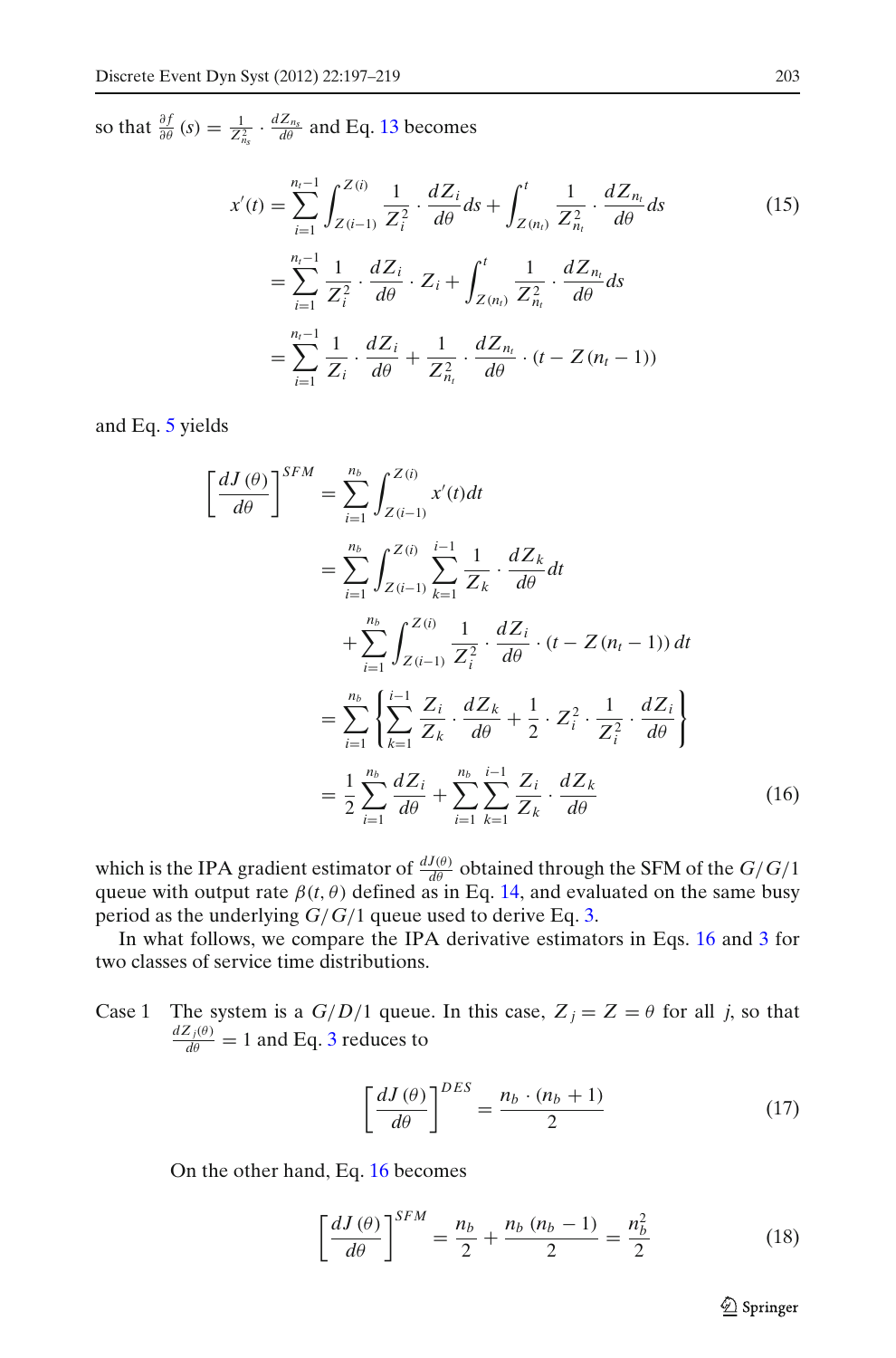<span id="page-7-0"></span>Comparing Eq. [18](#page-6-0) with Eq. [17](#page-6-0) we have the following asymptotic property:

$$
\lim_{n_b \to \infty} \frac{\left[\frac{dJ(\theta)}{d\theta}\right]^{SFM}}{\left[\frac{dJ(\theta)}{d\theta}\right]^{DES}} = \lim_{n_b \to \infty} \frac{\frac{n_b^2}{2}}{\frac{n_b \cdot (n_b + 1)}{2}} = 1\tag{19}
$$

Thus, in high-traffic settings (implying long busy periods, hence  $n<sub>b</sub>$  is large), the IPA gradient estimators obtained from the SFM provide highly accurate approximations of the estimators derived when IPA is applied directly to *G*/*D*/1 systems.

Case 2 The parameter  $\theta$  is a *scale parameter* of the service time distribution, i.e.,

$$
\frac{dZ_k}{d\theta} = \frac{Z_k}{\theta} \tag{20}
$$

This applies to a large class of service time distributions, including the entire Erlang family and the uniform distribution. In this case, Eq. [3](#page-3-0) reduces to

$$
\left[\frac{dJ(\theta)}{d\theta}\right]^{DES} = \sum_{i=1}^{n_b} \sum_{j=1}^{i} \frac{Z_j(\theta)}{\theta}
$$

Recalling the fact that  $\{Z_j\}$  are i.i.d, we have  $E\left[Z_j(\theta)\right] = m$  (constant). Taking expectations (conditioned on the value of  $n<sub>b</sub>$ ) we get

$$
E\left[\frac{dJ(\theta)}{d\theta}\right]^{DES} = \frac{1}{\theta} \sum_{i=n_{b-1}+1}^{n_b} \sum_{j=n_{b-1}+1}^{i} E\left[Z_j(\theta)\right]
$$

$$
= \frac{n_b(n_b+1)}{2\theta}m
$$
(21)

Similarly, taking expectations (conditioned on the value of  $n<sub>b</sub>$ ) on both sides of Eq. [16](#page-6-0) we get

$$
\left[\frac{dJ(\theta)}{d\theta}\right]^{SFM} = E\left[\frac{1}{2}\sum_{i=1}^{n_b} \frac{Z_i}{\theta} + \sum_{i=1}^{n_b} \sum_{k=1}^{i-1} \frac{Z_i}{Z_k} \cdot \frac{Z_k}{\theta}\right]
$$

$$
= \frac{n_b}{2\theta}m + \frac{1}{\theta}\sum_{i=1}^{n_b} \sum_{k=1}^{i-1} E[Z_i]
$$

$$
= \frac{n_b}{2\theta}m + \frac{m}{\theta}\frac{n_b(n_b+1)}{2} - \frac{m}{\theta}n_b
$$

$$
= \frac{n_b^2}{2\theta}m
$$
(22)

Comparing Eq. 22 with Eq. 21, we have

$$
\lim_{n_b \to \infty} \frac{E \left[ \frac{dJ(\theta)}{d\theta} \right]^{SFM}}{E \left[ \frac{dJ(\theta)}{d\theta} \right]^{DES}} = \lim_{n_b \to \infty} \frac{\frac{n_b^2}{2\theta} m}{\frac{n_b(n_b+1)}{2\theta} m} = 1
$$
\n(23)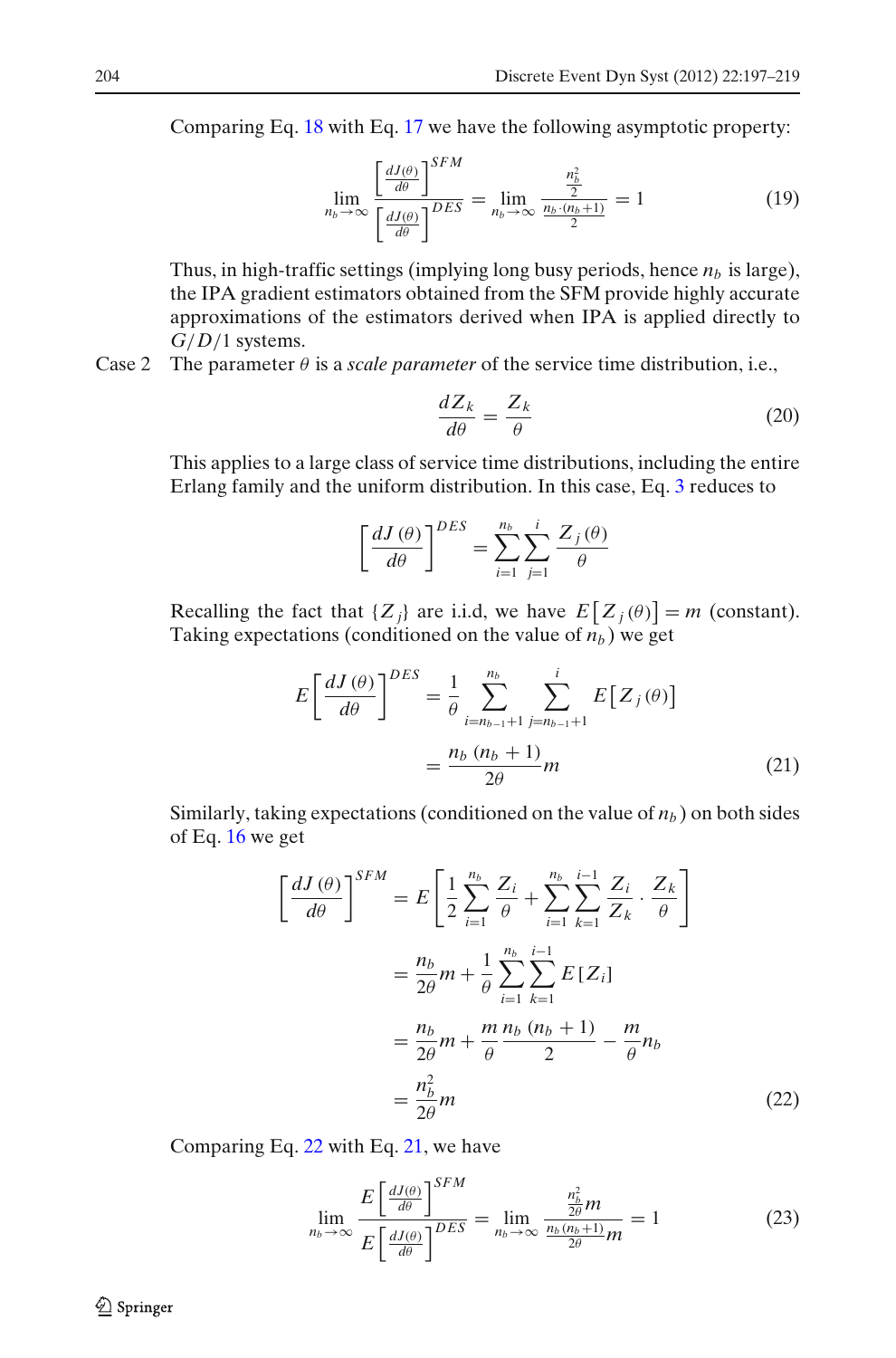<span id="page-8-0"></span>Thus, in high-traffic settings where  $n<sub>b</sub>$  is large, the expected value of the IPA gradient estimator obtained from the SFM provides a highly accurate approximation of the expected value of the estimator derived when IPA is applied directly to the actual *G*/*G*/1 system.

In fact, the result in this case can be extended to a more general class of systems, where the parameter  $\theta$  satisfies the following condition for service times (denoted by  $Z$ ):

$$
E\left[\frac{dZ}{d\theta}\right] = E[Z] \cdot E\left[\frac{1}{Z} \cdot \frac{dZ}{d\theta}\right]
$$
 (24)

with  $\theta$  being a scale parameter as a special case. If Eq. 24 holds, we have

$$
E\left[\frac{dJ(\theta)}{d\theta}\right]^{SFM} = E\left[\frac{1}{2}\sum_{i=1}^{n_b} \frac{dZ_i}{d\theta} + \sum_{i=1}^{n_b} \sum_{k=1}^{i-1} \frac{Z_i}{Z_k} \cdot \frac{dZ_k}{d\theta}\right]
$$
  

$$
= \frac{n_b}{2} E\left[\frac{dZ_i}{d\theta}\right] + \sum_{i=1}^{n_b} \sum_{k=1}^{i-1} E[Z_i] \cdot E\left[\frac{1}{Z_k} \cdot \frac{dZ_k}{d\theta}\right]
$$
  

$$
= \frac{n_b}{2} E\left[\frac{dZ}{d\theta}\right] + \sum_{i=1}^{n_b} \sum_{k=1}^{i-1} E\left[\frac{dZ}{d\theta}\right]
$$
  

$$
= \frac{n_b^2}{2} E\left[\frac{dZ}{d\theta}\right]
$$
 (25)

and Eq. [23](#page-7-0) can also be similarly established.

### 2.1 Event time derivatives

Another interesting feature of the SFM in Fig. [1](#page-3-0) is that, under certain conditions, it gives the same event time derivatives as the actual *G*/*G*/1 system for the events it shares with it, i.e., starts and ends of busy periods. For a busy period of the *G*/*G*/1 system, let  $\tau_b$  and  $\tau_e$  denote the occurrence times of these two events. As shown in Cassandras and Lafortun[e](#page-20-0) [\(2008\)](#page-20-0), the corresponding event time derivatives are given by

$$
\left[\frac{d\tau_b}{d\theta}\right]^{DES} = 0 \,, \quad \left[\frac{d\tau_e}{d\theta}\right]^{DES} = \sum_{i=1}^{n_b} \frac{dZ_i}{d\theta} \tag{26}
$$

In the associated SFM, the event at  $\tau_b$  is not necessarily exogenous, as already discussed in the previous section. However, our analysis here is based on the sample path of the actual DES where the start of a busy period is independent of the parameter  $\theta$  which influences only service times. Therefore, the event at  $\tau_b$  is exogenous in the context of this discussion and we have

$$
\left[\frac{d\tau_b}{d\theta}\right]^{SFM} = 0\tag{27}
$$

 $\mathcal{D}$  Springer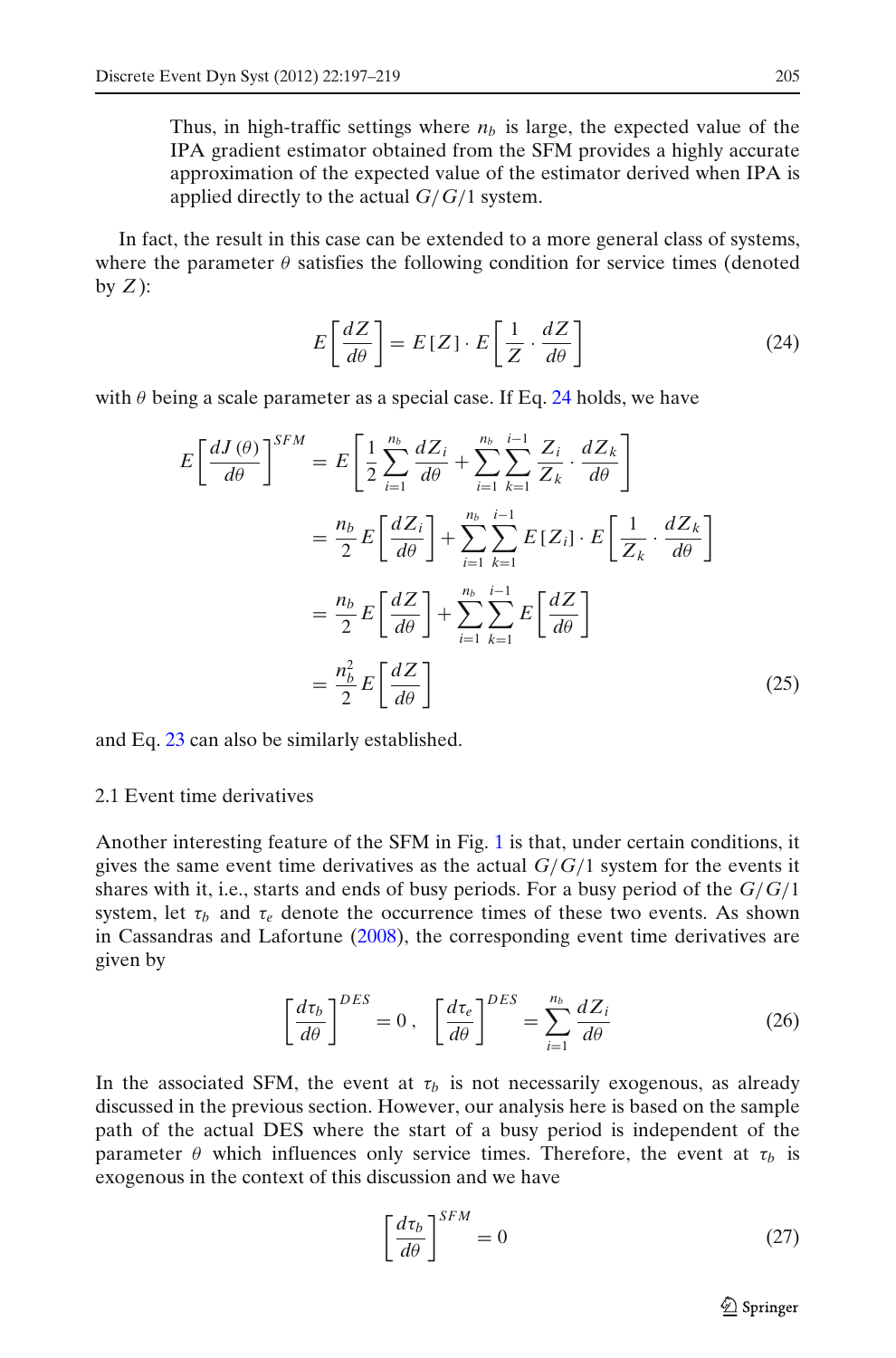<span id="page-9-0"></span>which is the same as  $\left[\frac{d\tau_b}{d\theta}\right]^{DES}$  in Eq. [26.](#page-8-0) As for the end of the busy period at  $\tau_e$ , it is an endogenous event with a switching function  $x(\tau_e) = 0$ . Taking derivatives with respect to  $\theta$  gives

$$
\frac{dx}{dt}\left(\tau_e\right)\left[\frac{d\tau_e}{d\theta}\right]^{SFM} + \frac{dx}{d\theta}\left(\tau_e\right) = 0
$$

Using Eqs. [9,](#page-4-0) [14,](#page-5-0) and [15,](#page-6-0) the above equation becomes

$$
\left(\alpha(\tau_e) - \frac{1}{Z_{n_{\tau_e}}}\right) \cdot \left[\frac{d\tau_e}{d\theta}\right]^{SFM} + \sum_{i=1}^{n_{\tau_e}-1} \frac{1}{Z_i} \cdot \frac{dZ_i}{d\theta} + \frac{1}{Z_{n_{\tau_e}}^2} \cdot \frac{dZ_{n_{\tau_e}}}{d\theta} \cdot \left(\tau_e - Z(n_{\tau_e} - 1)\right) = 0
$$

and since  $\tau_e - Z(n_{\tau_e} - 1) = Z_{n_{\tau_e}}$  this reduces to

$$
\left(\alpha(\tau_e) - \frac{1}{Z_{n_{\tau_e}}}\right) \cdot \left[\frac{d\tau_e}{d\theta}\right]^{SFM} + \sum_{i=1}^{n_{\tau_e}-1} \frac{1}{Z_i} \cdot \frac{dZ_i}{d\theta} + \frac{1}{Z_{n_{\tau_e}}} \cdot \frac{dZ_{n_{\tau_e}}}{d\theta} = 0
$$

from which we obtain

$$
\left[\frac{d\tau_e}{d\theta}\right]^{SFM} = \frac{\sum_{i=1}^{n_{\tau_e}-1} \frac{Z_{n_{\tau_e}}}{Z_i} \cdot \frac{dZ_i}{d\theta} + \frac{dZ_{n_{\tau_e}}}{d\theta}}{1 - \alpha(\tau_e) \cdot Z_{n_{\tau_e}}}
$$
(28)

We now make the following assumption regarding the arrival rate process  $\{\alpha(t)\}$  in the SFM:

**Assumption 1** At the end of busy periods the arrival rate is zero, i.e.,  $\alpha(\tau_e) = 0$ .

This assumption is motivated by the fact that in the DES there is always a finite time interval between the last arrival event in a busy period and the end of the busy period itself, since there is at least a full service time interval between these two events. Therefore, the instantaneous arrival rate in the SFM must mirror this fact, hence  $\alpha(\tau_e) = 0$ . Alternatively, we may simply view this assumption as limiting the class of arrival rate processes used in the SFM. Under Assumption 1, Eq. 28 reduces to

$$
\left[\frac{d\tau_e}{d\theta}\right]^{SFM} = \sum_{i=1}^{n_{\tau_e}-1} \frac{Z_{n_{\tau_e}}}{Z_i} \cdot \frac{dZ_i}{d\theta} + \frac{dZ_{n_{\tau_e}}}{d\theta} \tag{29}
$$

Considering once again the same two cases as in the last section, we have the following.

Case 1 The system is a  $G/D/1$  queue. Then,  $Z_j = Z = \theta$  for all *j*, so that  $\frac{dZ_j(\theta)}{d\theta} = 1$ and Eqs. [26](#page-8-0) and 29 further reduce to

$$
\left[\frac{d\tau_e}{d\theta}\right]^{SFM} = n_b = \left[\frac{d\tau_e}{d\theta}\right]^{DES}
$$
\n(30)

 $\mathcal{D}$  Springer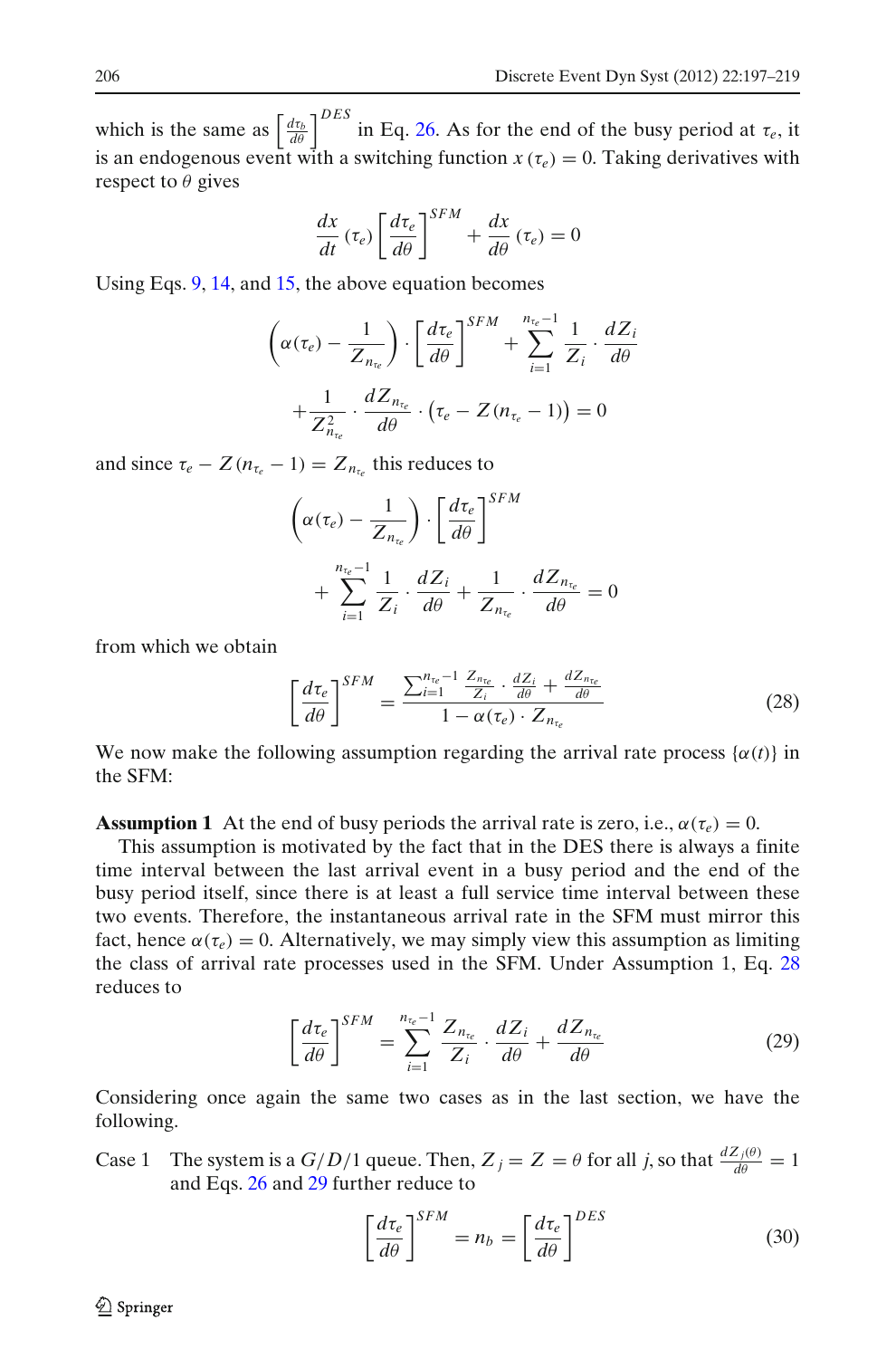i.e., event time derivatives obtained through the DES and SFM are the same.

<span id="page-10-0"></span>Case 2 The parameter  $\theta$  is a *scale parameter* of the service time distribution. In this case, taking expectations (conditioned on the value of  $n<sub>b</sub>$ ) in Eqs. [26](#page-8-0) and [29](#page-9-0) gives

$$
E\left[\frac{d\tau_e}{d\theta}\right]^{DES} = E\left[\sum_{i=1}^{n_b} \frac{dZ_i}{d\theta}\right] = n_b \cdot E\left[\frac{dZ}{d\theta}\right]
$$

$$
\left[\frac{d\tau_e}{d\theta}\right]^{SFM} = E\left[\sum_{i=1}^{n_{te}-1} \frac{Z_{n_{te}}}{Z_i} \cdot \frac{dZ_i}{d\theta} + \frac{dZ_{n_{te}}}{d\theta}\right]
$$

$$
= E\left[\sum_{i=1}^{n_t-1} Z_{n_{te}} \cdot \frac{1}{\theta} + \frac{Z_{n_{te}}}{\theta}\right]
$$

$$
= n_b \cdot E\left[\frac{Z}{\theta}\right] = n_b \cdot E\left[\frac{dZ}{d\theta}\right]
$$
(31)

which demonstrates that event time perturbations obtained through the SFM and DES have the same expected values in this case. The significance of these properties lies in the fact that it allows us to use performance sensitivities estimated through SFMs (rather than DES) for metrics that depend entirely on event times, such as throughput and resource utilization.

#### **3 SFM for** *G/G/***1***/K* **queueing system**

In this section, we study the SFM associated with the *G*/*G*/1/*K* queueing system and compare IPA derivative estimators obtained through this SFM (Sun et al[.](#page-20-0) [2004a,](#page-20-0) [b](#page-20-0); Yao and Cassandra[s](#page-20-0) [2009a](#page-20-0)) to the finite difference estimators derived from the actual  $G/G/1/K$  system. In particular, we treat the queue capacity  $K$  as the parameter of interest. In the underlying DES, *K* is integer-valued; however, we could easily replace it by a real-valued parameter  $\theta$  and set  $K = [\theta]$ , the closest integer less than  $\theta$ . Obviously, derivatives of performance metrics  $J(K)$  with respect to K do not exist, but we can evaluate finite differences of the form  $\Delta J(K) = J(K) - J(K - 1)$ . In the associated SFM, however, we can obtain derivative estimates with respect to the realvalued parameter  $\theta$ .

A typical busy period in a sample path of the *G*/*G*/1/*K* system is shown in Fig. [2.](#page-11-0) If this is the *j*th busy period, the first time an arrival event occurs while the queue is at capacity is denoted by  $\tau_{i,j}$  and the time when the busy period ends is denoted by at  $\tau_{ie}$ . One can observe in the figure that, when the buffer capacity *K* increases from 2 to 3, there is a workload increase represented by the shaded area, which indicates a discontinuity in the workload function with respect to the parameter *K*. Such discontinuities arise even if the parameter of interest is a real-valued one such as a parameter of the service time distribution and, as mentioned in the introduction, they result in biased IPA gradient estimators. However, these discontinuities are eliminated in the SFM abstraction, which enables the use of IPA (Fig. [3\)](#page-11-0).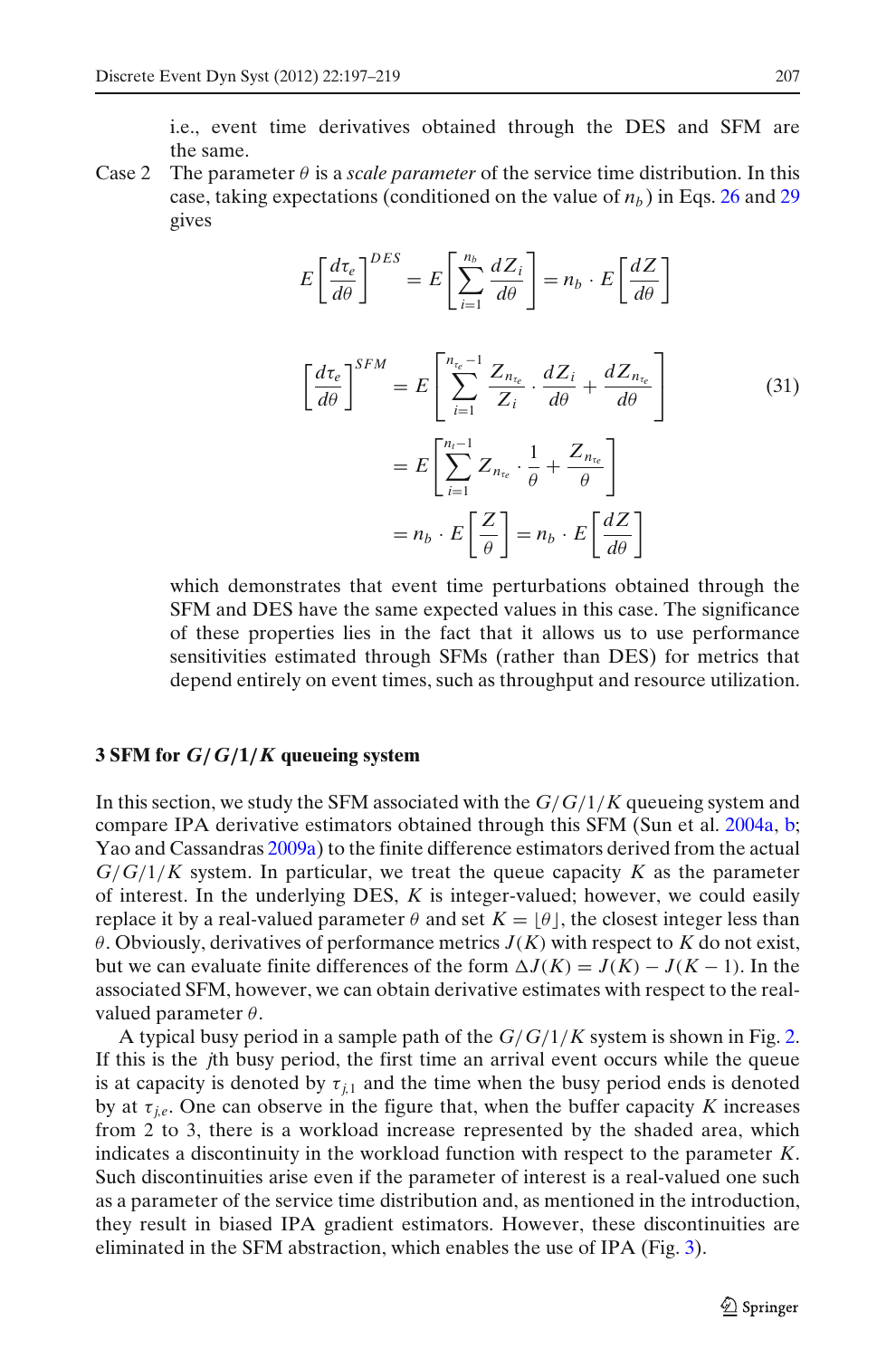<span id="page-11-0"></span>

The dynamics of the SFM for the *G*/*G*/1/*K* system are

$$
\frac{dx(t)}{dt^+} = \begin{cases}\n0 & \text{if } x = 0 \text{ and } \alpha(t) \le \beta(t) \\
0 & \text{if } x = \theta \text{ and } \alpha(t) \ge \beta(t) \\
\alpha(t) - \beta(t) & \text{otherwise}\n\end{cases}
$$
\n(32)

where  $\theta$  is the buffer capacity that corresponds to *K* in the  $G/G/1/K$  counterpart. The loss rate resulting from buffer overflows is given by

$$
l(t) = \begin{cases} \alpha(t) - \beta(t) & \text{if } x = \theta \text{ and } \alpha(t) \ge \beta(t) \\ 0 & \text{otherwise} \end{cases}
$$
(33)

Similar to prior work on SFMs (e.g., Cassandra[s](#page-20-0) [2006](#page-20-0); Wardi et al[.](#page-20-0) [2009](#page-20-0)), the queue content can be either empty, full, or neither. Accordingly, the sample path can be decomposed into three types of intervals: an interval over which  $x(t) = 0$ corresponds to an *empty period* (EP); an interval over which  $x(t) = \theta$  corresponds to a *full period* (FP); a *nonboundary* period (NBP) is a supremal interval during which  $0 < x(t) < \theta$ . A *boundary period* (BP) is either an empty or a full period. The performance metrics we consider for this SFM are the average workload:

$$
Q_T(x,\theta) = \frac{1}{T} \int_0^T x(t) dt
$$
\n(34)

and the average loss rate:

$$
L_T(x,\theta) = \frac{1}{T} \int_0^T l(t) dt
$$
\n(35)



 $\textcircled{2}$  Springer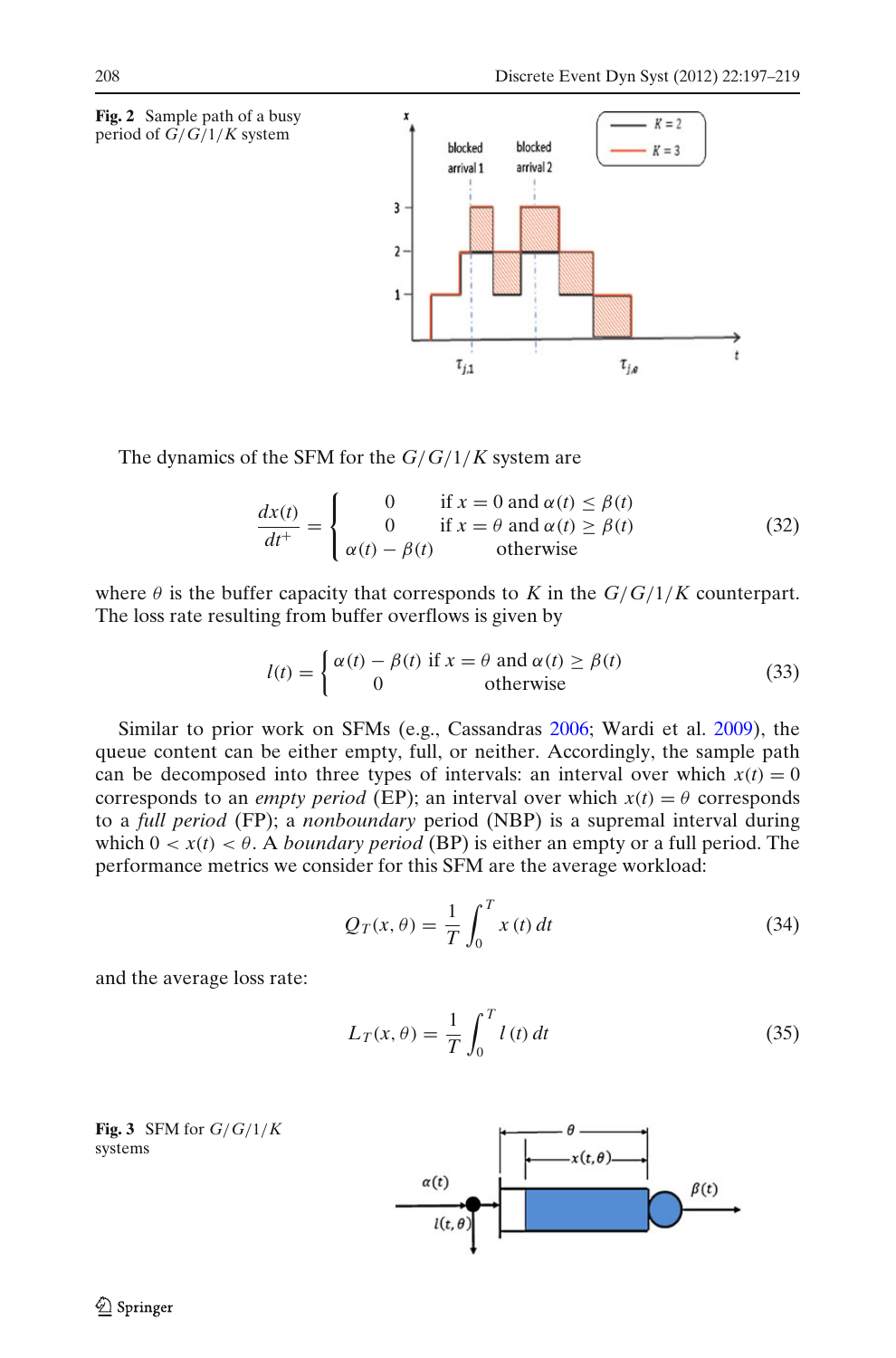<span id="page-12-0"></span>The IPA derivative estimators of these performance metrics have been derived in Cassandras and Lafortun[e](#page-20-0) [\(2008](#page-20-0)), Sun et al[.](#page-20-0) [\(2004a\)](#page-20-0) and are given by

$$
\frac{dQ_T(x,\theta)}{d\theta} = \sum_{j=1}^{j=N_B} \left( v_{j,e} - v_{j,1} \right), \quad \frac{dL_T(x,\theta)}{d\theta} = N_B \tag{36}
$$

where  $N_B$  is the number of "qualifying" busy periods, defined as busy periods that include at least one FP;  $v_{i,e}$  is the time of the event that ends the *j*th qualifying busy period, and  $v_{i,j}$  is the time of the event when the queue content first reaches  $\theta$  in that busy period. A typical qualifying busy period is shown in Fig. 4. As in the previous section, we evaluate Eq. 36 using the values of  $N_B$ ,  $v_{j,1}$ , and  $v_{j,e}$  directly observed on the sample path of the underlying *G*/*G*/1/*K* system with busy periods shown in Fig. [2.](#page-11-0) Observe that, comparing Figs. [2](#page-11-0) and 4,  $v_{i1}$  and  $v_{i2}$  in Eq. 36 are given by

$$
v_{j,1} = \tau_{j,1}, \ \ v_{j,e} = \tau_{j,e} \tag{37}
$$

It was also shown in Sun et al[.](#page-20-0) [\(2004a\)](#page-20-0) that the state derivatives  $\frac{dx}{d\theta}$  (*t*) in a busy period of the SFM shown in Fig. 4 are given by

$$
\frac{dx}{d\theta}(t) = \begin{cases} 0 & t \in [v_{j,0}, v_{j,1}) \\ 1 & t \in [v_{j,1}, v_{j,e}) \end{cases}
$$
\n
$$
\frac{dx}{d\theta}(v_{j,e}^+) = 0
$$
\n(38)

In view of Eq. 37, when these expressions are evaluated on the busy period of Fig. [2,](#page-11-0) Eq. 38 becomes

$$
\frac{dx}{d\theta}(t) = \begin{cases} 0 & t \in [\tau_b, \tau_{j,1}) \\ 1 & t \in [\tau_{j,1}, \tau_{j,e}) \end{cases}
$$
\n
$$
\frac{dx}{d\theta}(\tau_{j,e}^+) = 0
$$
\n(39)

In what follows, we will show that the derivative estimators in Eq. 36 indeed reflect the sensitivities of the original DES to changes in *K*, when evaluated based on the sample path of the underlying *G*/*G*/1/*K* system under certain conditions such that the change in *K* does not cause busy periods to coalesce. Thus, although in general (36) cannot recover these sensitivities, we are able to show that there is a connection between them. Let  $x_{K-1}$  (*t*) and  $x_K$  (*t*) denote the state of this system under queue

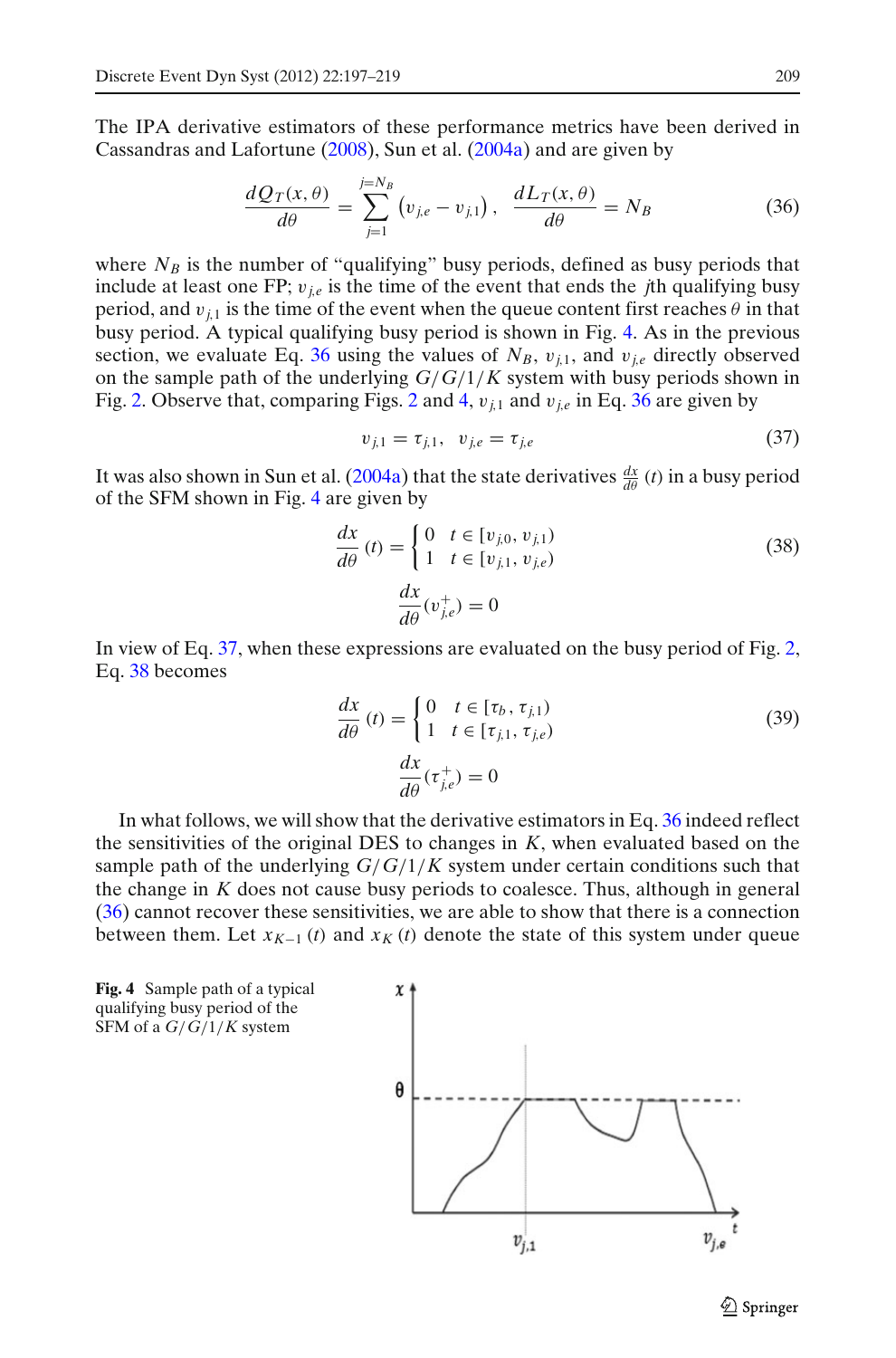capacities *K* − 1 and *K* respectively, which we shall refer to as the *nominal* and and the *perturbed* system respectively. Set  $\Delta x$  (*t*) =  $x_K$  (*t*)  $-x_{K-1}$  (*t*) and observe that  $\Delta x(t) = 0$  from the start of a busy period until the time when an arrival blocked in the nominal sample path is accepted in the perturbed sample path, i.e.,

$$
\Delta x \left( \tau_{j,1}^{-} \right) = 0, \quad \Delta x \left( \tau_{j,1}^{+} \right) = 1 \tag{40}
$$

In the next lemma, we show that  $\Delta x(t) = 1$  over the time interval  $[\tau_{j,1}, \tau_{j,e})$ .

**Lemma 1** *In the jth busy period of the G*/*G*/1/*K system viewed in isolation from all other busy periods:*

$$
\Delta x(t) = \begin{cases} 0 \ t \in [\tau_{b,j}, \tau_{j,1}) \\ 1 \ t \in [\tau_{j,1}, \tau_{j,e}) \end{cases}
$$
(41)  

$$
\Delta x\left(\tau_{j,e}^+\right) = 0
$$

*where* τ*b*,*<sup>j</sup> is the start of the busy period. In addition, all arrivals that are blocked in the nominal system are also blocked in the perturbed system except the first one at*  $\tau_i$ .

*Proof* Clearly,  $\Delta x$  (*t*) = 0 for *t*  $\in$  [ $\tau$ *b*, *j*,  $\tau$ <sub>*j*,1</sub>). Next, let { $\tau$ <sub>1</sub>,  $\tau$ <sub>2</sub>, ...,  $\tau$ <sub>*m*</sub>} be all event times during  $(\tau_{j,1}, \tau_{j,e})$  in increasing order, and  $\tau_0 = \tau_{j,1}$ . For the interval  $[\tau_0, \tau_1)$ , it is obvious that  $\Delta x$  (*t*) = 1, *t* ∈ [τ<sub>0</sub>, τ<sub>1</sub>). Assume that for some integer *k* > 0,  $\Delta x$  (*t*) = 1 for all  $t \in [\tau_0, \tau_k)$ ; we will show that  $\Delta x$  (*t*) = 1 for all  $t \in [\tau_0, \tau_{k+1})$ . In the interval  $(\tau_k, \tau_{k+1})$  there is no event occurring, therefore,  $\Delta x(t) = 1$  based on the induction hypothesis. At  $t = \tau_{k+1}$ , there are two cases depending on whether the event at this time also occurs in the nominal sample path.

- Case 1 If the event also occurs in the nominal system, then  $x(t)$  changes by the same amount at this event for both nominal and perturbed systems, hence  $\Delta x(t)$ remains unchanged, i.e.,  $\Delta x$  ( $\tau_{k+1}$ ) =  $\Delta x$ ( $\tau_{k+1}^-$ ).
- Case 2 If the event is an arrival that has been blocked in the nominal system, i.e.,  $x(\tau_{k+1}^-) = K - 1$  in the nominal sample path, then by the induction hypothe $x(\tau_{k+1}) = 1$ , hence  $x(\tau_{k+1}) = K$ , which implies that the arrival will also get blocked in the perturbed system. Therefore,  $\Delta x$  ( $\tau_{k+1}$ ) =  $\Delta x$ ( $\tau_{k+1}^-$ ) = 1. This also establishes the sample path property stated in the lemma, i.e., that all arrivals blocked in the nominal system will also get blocked in the perturbed system except the first one at  $\tau_{i,1}$ .

By the induction argument above, we have

$$
\Delta x(t) = 1 \text{ for all } t \in [\tau_0, \tau_k)
$$
\n(42)

At  $\tau_{j,e}$  the queue becomes empty in both nominal and perturbed system, hence  $\Delta x$ resets to 0, i.e.,

$$
\Delta x \left( \tau_{j,e}^+ \right) = 0 \tag{43}
$$

and the results of the lemma are established.

In view of Lemma 1, we also have the following lemma, whose proof follows immediately by comparing Eq. 41 with the state derivatives (Eq. [39\)](#page-12-0) for the SFM.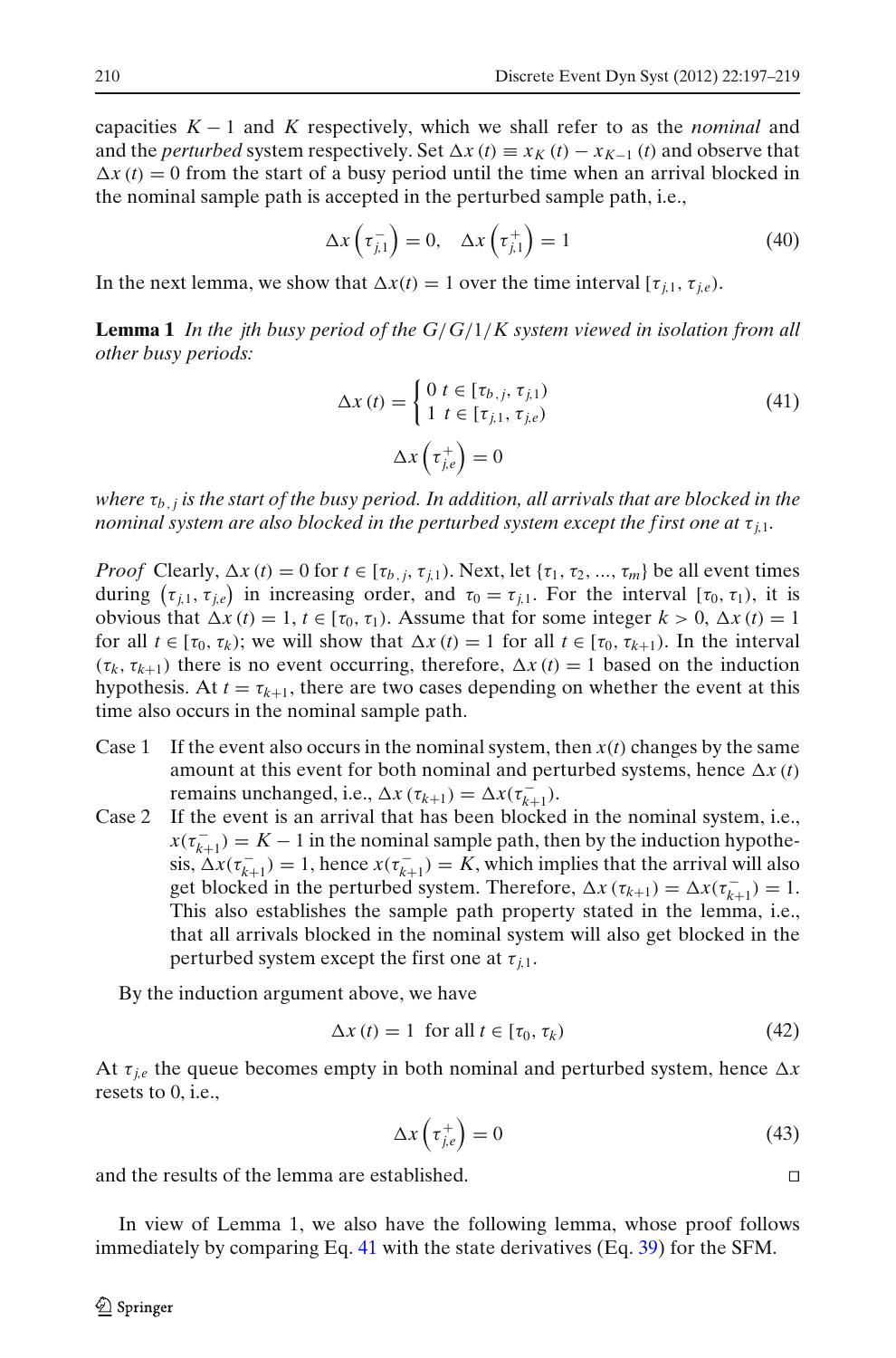**Lemma 2** *Suppose that for G*/*G*/1/*K sample paths under queue capacities*  $K - 1$ *and K respectively,*  $\Delta x(t) \equiv x_K(t) - x_{K-1}(t) = 0$  *for some*  $t \in (\tau_{j,e}, \tau_{b,j+1})$  *for all j. Then, state derivatives*  $\frac{dx}{d\theta}$  (*t*) *obtained through the SFM have the same values as the perturbations x* (*t*) *obtained from the underlying G*/*G*/1/*K system when evaluated on a given G*/*G*/1/*K sample path:*

$$
\frac{dx}{d\theta}(t) = \Delta x(t), \quad t \in [0, T]
$$
\n(44)

Based on the above lemmas, we now show that  $\frac{dQ_T(x,\theta)}{d\theta}$  and  $\frac{dL_T(x,\theta)}{d\theta}$  given in Eq. [36](#page-12-0) are the same as the finite differences  $\Delta Q(K) = Q(K) - Q(K-1)$  and  $\Delta L(K) = L(K) - L(K - 1)$  with  $K = \lfloor \theta \rfloor$ . For the original  $G/G/1/K$  systems, when evaluated on the same  $G/G/1/K$  sample path, provided the condition in Lemma 2 holds.

**Theorem 1** *Suppose that for G*/ $G/I/K$  *sample paths under queue capacities*  $K - 1$ *and K respectively,*  $\Delta x(t) \equiv x_K(t) - x_{K-1}(t) = 0$  *for some*  $t \in (\tau_{j,e}, \tau_{b,j+1})$  *for all j. Then, the SFM-based IPA derivative estimators*  $\frac{dQ_T(x,\theta)}{d\theta}$  and  $\frac{dL_T(x,\theta)}{d\theta}$  given in Eq. [36](#page-12-0) and the finite differences  $\Delta Q(K)$ ,  $\Delta L(K)$  with  $K = \lfloor \theta \rfloor$  obtained for a  $G/G/1/K$ *sample path satisfy:*

$$
\frac{dQ_T}{d\theta} = \Delta Q (K) \equiv Q (K) - Q (K - 1)
$$
  

$$
\frac{dL_T}{d\theta} = \Delta L (K) \equiv L (K) - L (K - 1)
$$
 (45)

*Proof* In any qualifying busy period of the  $G/G/1/K$  system, let  $Q_i(K)$  and  $L_i(K)$ denote the workload and loss respectively over the *j*th busy period. Using Lemma 1, we have

$$
\Delta Q_j(K) = \Delta x \cdot (\tau_{j,e} - \tau_{j,1}) = (\tau_{j,e} - \tau_{j,1})
$$

Moreover, by Lemma 2, there is only one arrival that was previously blocked and will get accepted, therefore

$$
\Delta L_j(K) = 1
$$

Summing over all qualifying busy periods in [0, *T*], we get

$$
\Delta Q(K) = \sum_{j} \Delta Q_{j}(K) = \sum_{j} (\tau_{j,e} - \tau_{j,1})
$$
\n
$$
\Delta L(K) = \sum_{j} \Delta L_{j}(K) = N_{B}
$$
\n(46)

Recalling Eqs. [37](#page-12-0) and [36,](#page-12-0) we have

$$
\frac{dQ_T}{d\theta}(K) = \sum_{j=1}^{j=N_B} (v_{j,e} - v_{j,1}) = \Delta Q(K)
$$

$$
\frac{dL_T}{d\theta}(K) = N_B = \Delta L(K)
$$

which completes the proof.  $\Box$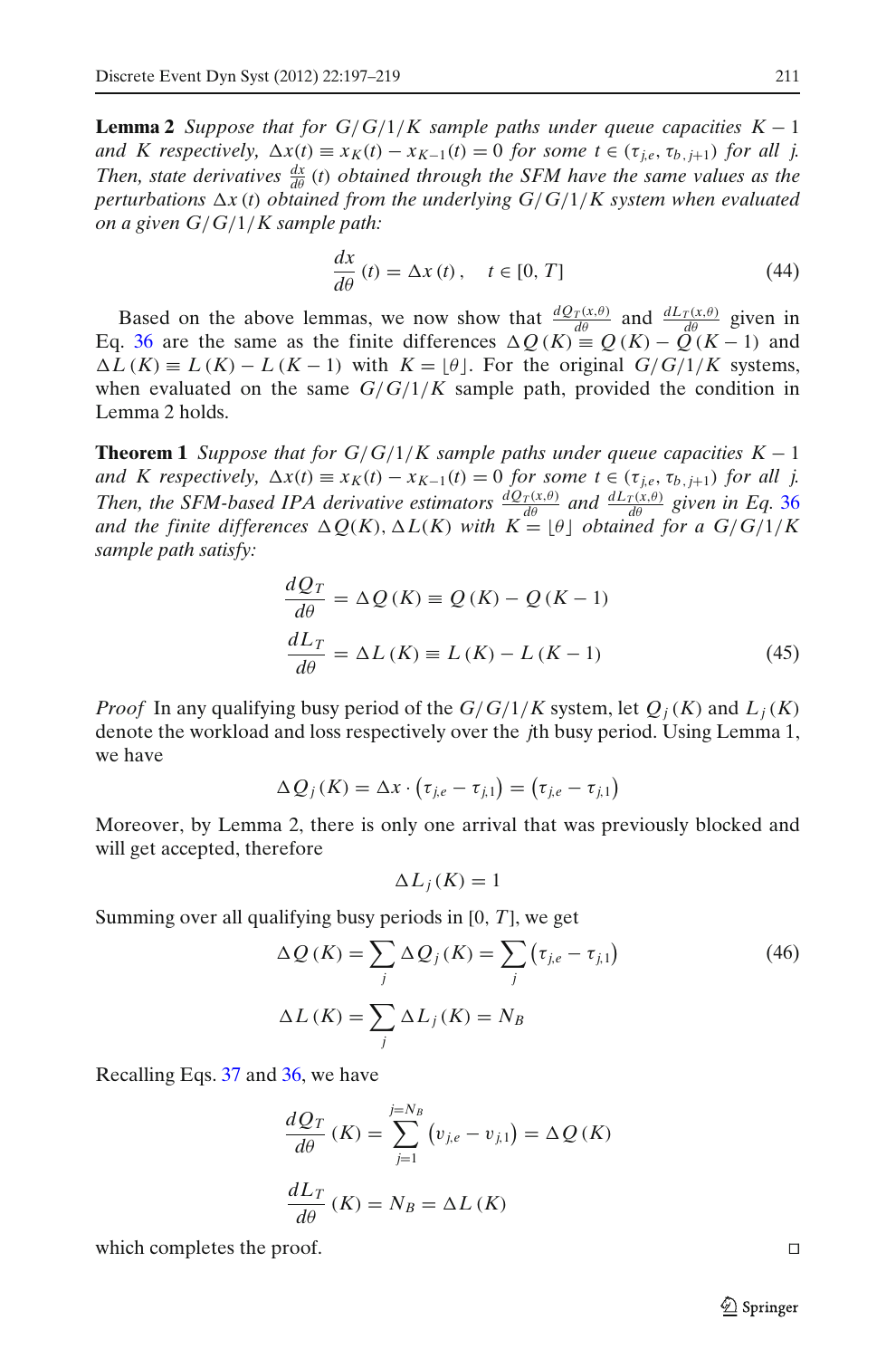<span id="page-15-0"></span>We emphasize again that this property of the SFM estimators provides a connection with a set of sample paths of the  $G/G/1/K$  system where the change in *K* does not cause busy periods to coalesce. In addition, the following lemma shows that the SFM also provides event time derivatives that are the same as the associated event time perturbations in the underlying *G*/*G*/1/*K* system.

**Lemma 3** *Consider the jth busy period of the G/G/1/K system starting at*  $\tau_{b,j}$  *and ending at* τ *<sup>j</sup>*,*<sup>e</sup> viewed in isolation from all other busy periods and the associated SFM over the same busy period. Then, under Assumption* 1*,*

$$
\frac{dx}{dt}(\tau_{b,j}) = \Delta \tau_{b,j} = 0
$$

$$
\frac{dx}{dt}(\tau_{j,e}) = \Delta \tau_{j,e}
$$

*Proof* First, based on the event classification reviewed in Section [2,](#page-2-0) events that start busy periods are exogenous, and independent of the perturbed parameter  $\theta$  in the SFM or *K* in the DES, therefore  $\frac{dx}{dt}(\tau_{b,j}) = \Delta \tau_{b,j} = 0$ .

As for the event that ends the busy period, i.e., the event at  $\tau_{i,e}$  in Fig. [2,](#page-11-0) in the *G*/*G*/1/*K* system:

$$
\Delta \tau_{j,e} = Z
$$

where *Z* is the service time of an additional customer admitted in the perturbed but not the nominal systems. In the associated SFM, the event ending the busy period is endogenous and its occurrence time satisfies the switching function

$$
x\left(\tau_{j,e}\right)=0
$$

Taking derivatives on both sides with respect to  $\theta$ , we get

$$
\frac{dx}{dt}\left(\tau_{j,e}\right)\cdot\frac{d\tau_{j,e}}{d\theta}+\frac{dx}{d\theta}\left(\tau_{j,e}\right)=0
$$

Recall that  $\frac{dx}{dt}(\tau_{j,e}) = \alpha(\tau_{j,e}) - \beta(\tau_{j,e})$ . Then, using Eq. [39](#page-12-0) and Assumption 1, we have

$$
-\beta\left(\tau_{j,e}\right)\cdot\frac{d\tau_{j,e}}{d\theta}+1=0
$$

and we get

$$
\frac{d\tau_{j,e}}{d\theta} = \frac{1}{\beta\left(\tau_{j,e}\right)} = Z = \Delta\tau_{j,e}
$$

and the results of the lemma are established.

## **4 SFM for** *G/G/***1***/K* **system with feedback**

SFMs have been extended to study queueing systems with feedback mechanisms that typically arise in many applications which involve admission or flow control (Yu and Ca[s](#page-20-0)sandras [2002](#page-20-0), [2006,](#page-20-0) [2004](#page-20-0)). In this section, we focus on a  $G/G/1/K$  system with negative state feedback and its associated SFM studied in Yu and Cassandra[s](#page-20-0) [\(2004\)](#page-20-0) and show that the IPA state derivative estimates derived through the SFM recover some basic properties of sample path finite differences of the original queueing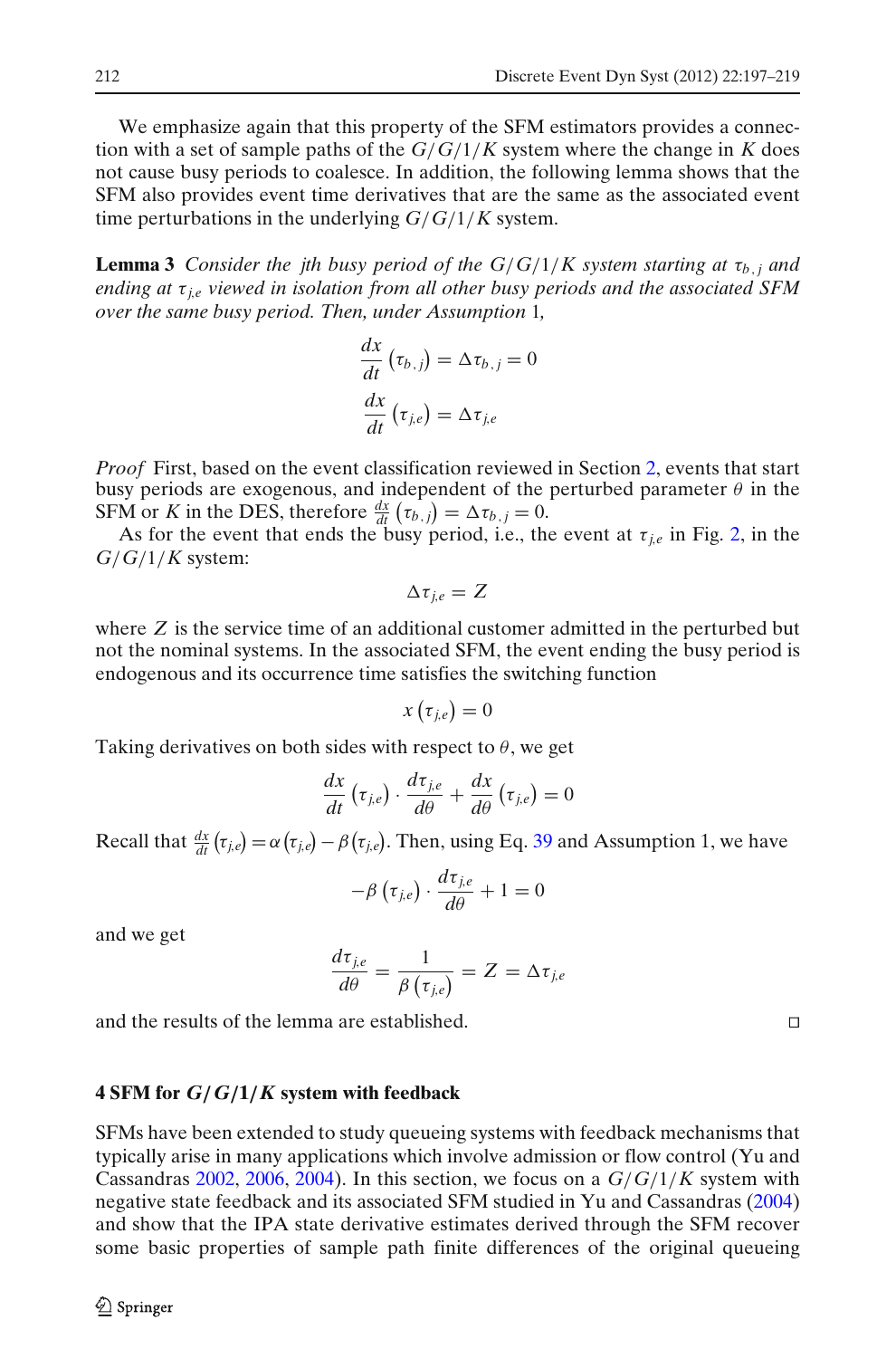<span id="page-16-0"></span>system. The SFM for a  $G/G/1/K$  system with feedback is shown in Fig. 5, where  $p(x)$  is a non-decreasing feedback function and the system dynamics are given by

$$
\frac{dx(t)}{dt^+} = \begin{cases}\n0 & \text{if } x = 0 \text{ and } \alpha(t) - \beta(t) \le p(0) \\
0 & \text{if } x = \theta \text{ and } \alpha(t) - \beta(t) \ge p(\theta) \\
\alpha(t) - \beta(t) - p(x(t)) & \text{otherwise}\n\end{cases}
$$
\n(47)

The feedback mechanism is implemented by controlling  $\theta$  and the function  $p(x(t))$ , selected to be monotonically nondecreasing in  $x(t)$ . The net effect is to suppress the incoming flow through rejection of arriving customers (see Yu and Cassandras [2004](#page-20-0) for details.) IPA is applied on the SFM of Fig. 5 and derivative estimators are derived for various performance metrics, such as the average workload  $Q_T(x, \theta)$  in Eq. [34,](#page-11-0) as follows:

$$
\frac{dQ_T}{d\theta} = \int_0^T \frac{dx}{d\theta} \,(t) \, dt \tag{48}
$$

For the special case of linear feedback, i.e.  $p(x) = cx$ , the state perturbations  $\frac{dx}{d\theta}$  (*t*) in Eq. 48 were shown in Yu and Cassandra[s](#page-20-0) [\(2004](#page-20-0)) to be

$$
\frac{dx}{d\theta}(t) = \begin{cases} \mathbf{1}[x(\eta_n) = \theta] \cdot e^{-c(t-\eta_n)} & t \in [\eta_n, \xi_n) \\ \mathbf{1}[x(t) = \theta] & t \in [\xi_n, \eta_{n+1}) \end{cases}
$$
(49)

where  $[\eta_n, \xi_n]$  is the *n*th *nonboundary* period in a sample path of the SFM, i.e., an interval when the queue is neither empty nor full. As in all previous sections, the IPA estimator in Eq. 48 is evaluated on the sample path of the original queueing system, hence  $\eta_n$ ,  $\xi_n$  are all identified in the underlying DES sample path. In particular,  $\eta_n$ starts an interval which is either (i) the start of a busy period, in which case it ends at some  $\xi_n$  with  $x(\xi_n)$  reaching the queue capacity or  $x(\xi_n) = 0$  ending a busy period without ever reaching the queue capacity, or (ii) the start of an interval with  $x(\eta_n)$  at queue capacity followed by the end of a busy period or *x* reaching the queue capacity again at  $\xi_n$ . Thus,  $\frac{dx}{d\theta}$  (*t*) =  $e^{-c(t-\eta_n)}$  in Eq. 49 if  $\eta_n$  starts an interval where the queue is at capacity and is otherwise zero.

Considering the underlying *G*/*G*/1/*K* system with negative feedback, the controller operates so that the value of  $p(x_K(t))$  determines a fraction of arriving customers that are deliberately rejected even if  $x_K(t) < K$ . Figure [6](#page-17-0) shows examples of the busy period of two such systems with different feedback functions, and in both examples, both nominal and perturbed sample paths are illustrated where the buffer capacity  $K$  is increased by 1. The difference between the two examples lies in the "intensities" of the feedback functions selected so that, for all  $x$ , we have

$$
p_1(x) < p_2(x) \tag{50}
$$

**Fig. 5** SFM for *G*/*G*/1/*K* system with feedback

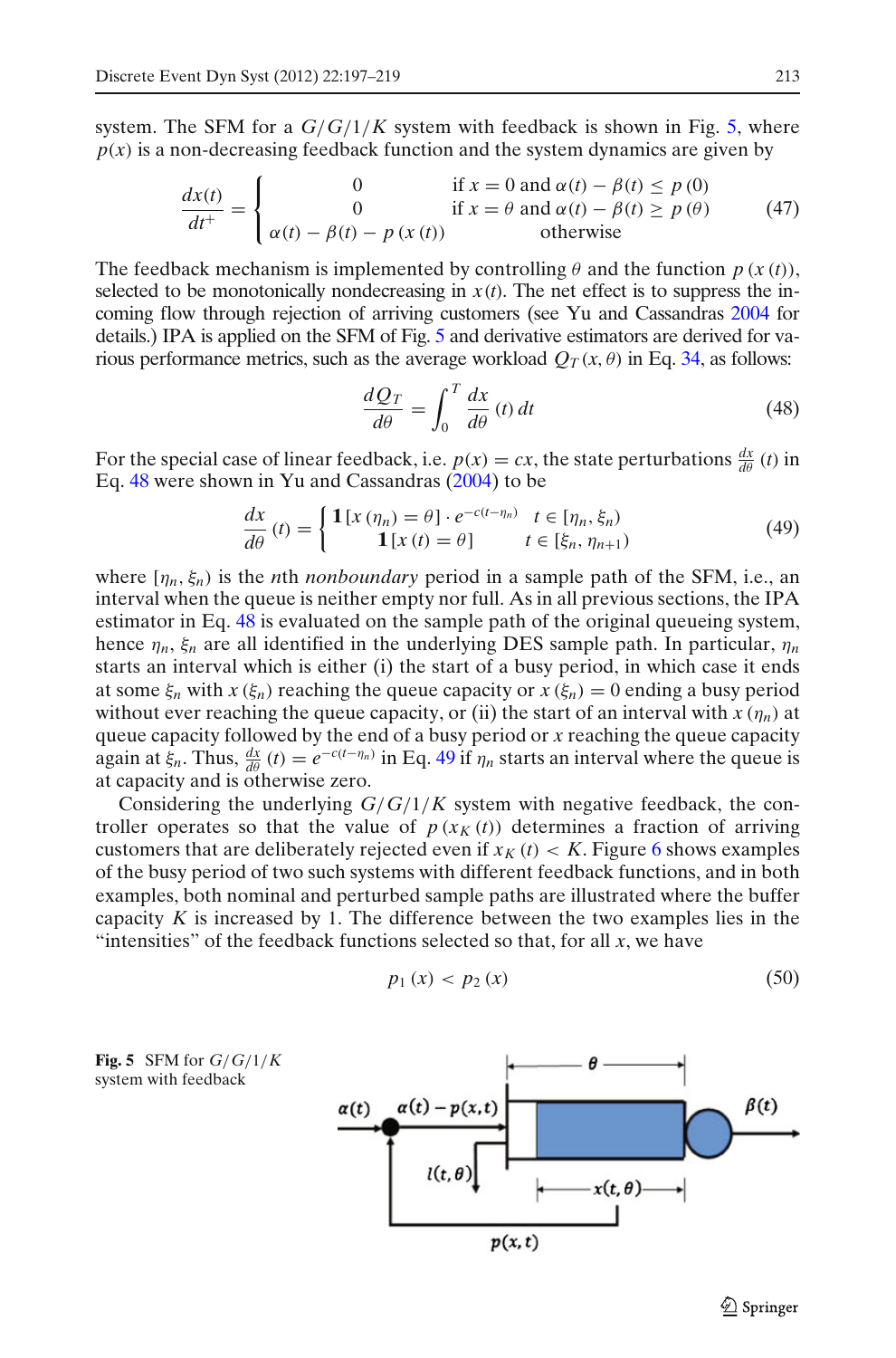<span id="page-17-0"></span>

**Fig. 6** Examples of a busy period of the  $G/G/1/K$  system with feedback function: **a**  $p_1(x)$ **b**  $p_2(x) > p_1(x)$ 

In particular, if both systems use linear feedback, i.e.,  $p_1(x) = c_1x$ ,  $p_2(x) = c_2x$ , where  $c_1, c_2 \in (0, \frac{1}{K})$ , so that  $c_i x \in (0, 1)$ ,  $i = 1, 2$ , and the feedback in the *ith* system is manifested by rejecting *cix* fraction of arrivals through a simple randomization admission control scheme. Moreover, Eq. [50](#page-16-0) is equivalent to

$$
c_1 < c_2 \tag{51}
$$

First, we compare Fig. 6 with Fig. [2](#page-11-0) where there is no feedback. Observe that, in the perturbed sample paths of these systems, some arrivals that are accepted in the  $G/G/1/K$  system of Fig. [2](#page-11-0) are rejected in both systems of Fig. 6. For instance, the arrival at  $\tau_{a1}$  is rejected in the perturbed ( $K = 3$ ) sample path of Fig. 6, while it gets accepted in the perturbed sample path of Fig. [2.](#page-11-0) This additional rejection is the effect of feedback control, because as the capacity *K* increases,  $x_K(t)$  also increases, which leads to larger  $p(x_K(t))$ , hence more arrivals are deliberately rejected. This observation implies that the queue in a sample path of the perturbed system with feedback, i.e.,  $x_K(t)$ , is smaller than that of the system without feedback, hence  $\Delta x$  (*t*) = *x<sub>K</sub>* (*t*) − *x<sub>K−1</sub>* (*t*) is also smaller. Then, together with Lemma 1, we conclude that  $\Delta x$  (*t*)  $\leq 1$ , for all *t*, in the systems of Fig. [5.](#page-16-0)

In addition, by comparing Fig. 6b with Fig. 6a we observe that there are arrivals that are accepted in the perturbed sample path of Fig. 6a but are rejected in the perturbed sample path of Fig. 6b, e.g., the arrival at  $\tau_{a2}$  in Fig. 6a, b. This is due to the difference in the feedback "intensities"  $c_1$ ,  $c_2$ , since  $p_1(x_K(t)) < p_2(x_K(t))$  in Eq. [50,](#page-16-0) hence, more arrivals are rejected in the system of Fig. 6b, which further results in smaller  $\Delta x$  (*t*) =  $x_K$  (*t*) –  $x_{K-1}$  (*t*). In the case of linear feedback, this implies that  $\Delta x(t)$  is a decreasing function of the feedback intensity parameter *c*.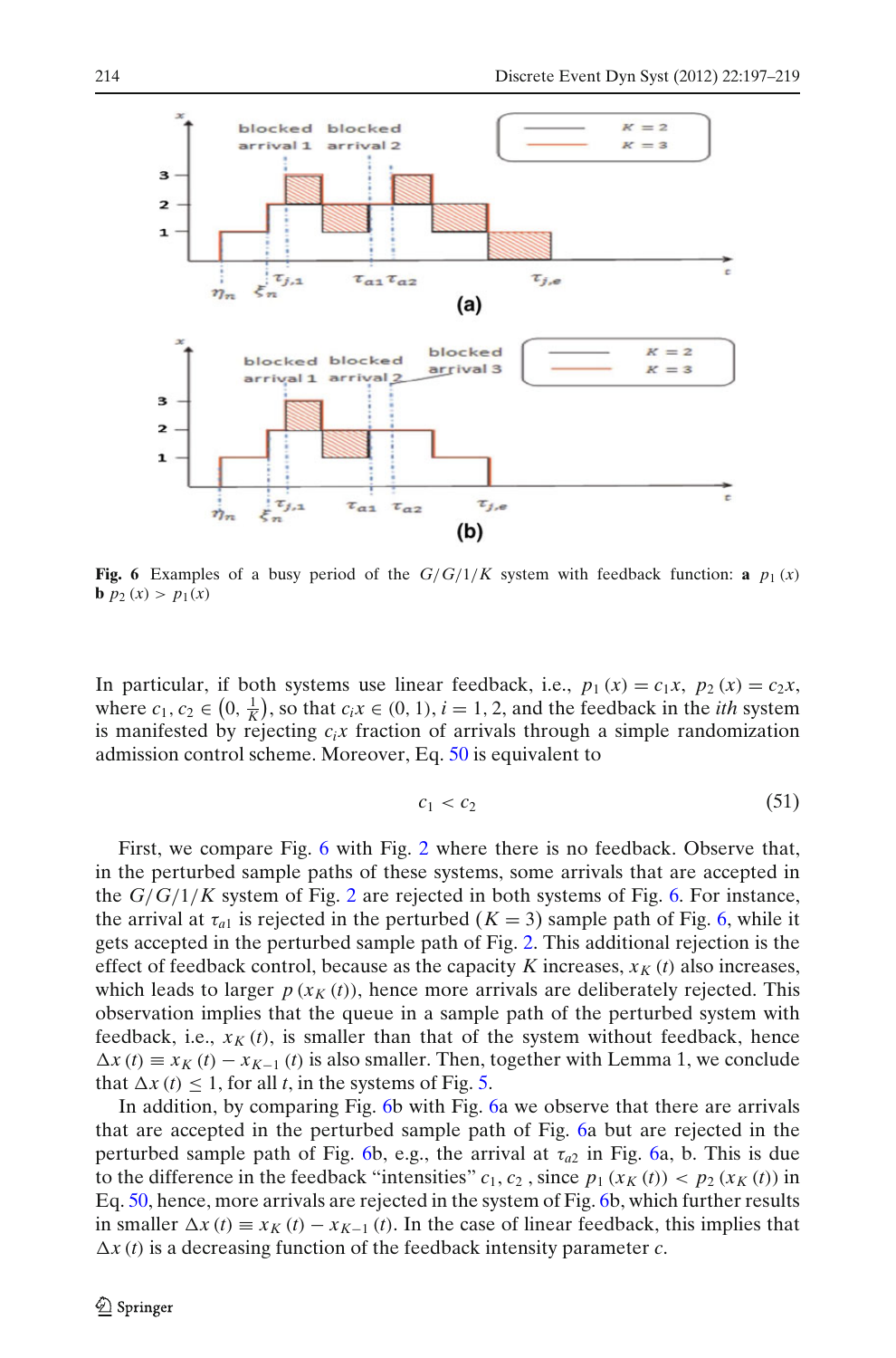Finally, another simple observation is that, the longer the system is in a nonfull period, the smaller the perturbation  $\Delta x(t)$  is. The simple intuitive reasoning is that, the effect caused by the rejections in the previous full period decays as that full period ends.

These observations lead to the following proposition, which describes three properties of the state perturbations  $\Delta x(t)$  in a  $G/G/1/K$  system with linear feedback, under the same condition as in Theorem 1.

**Proposition 1** *In the G*/*G*/1/*K queue with negative feedback, suppose that for sample paths under queue capacities K* − 1 *and K respectively, the state perturbation is such that*  $\Delta x(t) = x_K(t) - x_{K-1}(t) = 0$  *for some*  $t \in (\tau_{j,e}, \tau_{b,j+1})$  *for all j. Then,*  $\Delta x(t)$  *in the busy period has the following properties:*

- *Property 1*  $\Delta x$  (*t*)  $\in$  {0, 1}*.*
- *Property 2 In the case of linear feedback, x* (*t*) *is a non-increasing function of the feedback gain parameter c.*
- *Property 3*  $\Delta x$  (*t*) *is a non-increasing function of* (*t* −  $\eta_n$ )*, where*  $\eta_n$  *is the time when the previous full period ends.*

*Proof* First, we adopt similar notation as in the proof of Lemma 1, so that  $\tau_{i,1}$  denotes the first time an arrival event occurs in the *j*th busy period while the queue is at capacity and  $\tau_{j,e}$  is the time when the busy period ends; in addition,  $\{\tau_1, \tau_2, ..., \tau_m\}$  are all event times during  $(\tau_{j,1}, \tau_{j,e})$  in increasing order, and  $\tau_0 = \tau_{j,1}$ . Under the condition in the Proposition, clearly,  $\Delta x(t) =$ 0 for  $t \in [\tau_{b,j}, \tau_{j,l})$ , and  $\Delta x(t) = 1$ ,  $t \in [\tau_0, \tau_1)$ . Assume that for some integer  $k > 0$ ,  $\Delta x$  (*t*)  $\in \{0, 1\}$  for all  $t \in [\tau_0, \tau_k)$ ; we will show that  $\Delta x$  (*t*)  $\in \{0, 1\}$  for all  $t \in [\tau_0, \tau_{k+1})$ . In the interval  $(\tau_k, \tau_{k+1})$  there is no event occurring, therefore,  $\Delta x$   $(t) = 1$ based on the induction hypothesis. At  $t = \tau_{k+1}$ , there are 4 cases depending on the type of event occurring at this time, whether it also occurs in the nominal sample path, and the value of  $\Delta x(\tau_k^-)$ .

- Case 1 If the event also occurs in the nominal sample path, then *x*(*t*) changes by the same amount at this event for both nominal and perturbed systems, hence  $\Delta x$  (*t*) remains unchanged, i.e.,  $\Delta x$  ( $\tau_k$ ) =  $\Delta x$ ( $\tau_k^-$ ).
- Case 2 If the event is an arrival that has been blocked in the nominal sample path, i.e.,  $x(\tau_k^-) = K - 1$  in the nominal sample path, and  $\Delta x(\tau_k^-) = 1$ , then  $x(\tau_k^-) = K - 1 + 1 = K$  in the perturbed sample path, which implies that the arrival will also get blocked in the perturbed system. Therefore,  $\Delta x \left( \tau_k^+ \right) = \Delta x(\tau_k^-) = 1.$
- Case 3 If the event is an arrival that has been blocked in the nominal sample path, i.e.,  $x(\tau_k^-) = K - 1$  in the nominal sample path, and  $\Delta x(\tau_k^-) = 0$ , then  $x(\tau_k^-) = K - 1 + 0 = K - 1$  in the perturbed sample path, which implies that the arrival will get accepted in the perturbed system. Therefore,  $\Delta x (\tau_k^+) = \Delta x (\tau_k^-) + 1 = 1.$
- Case 4 If  $\Delta x(\tau_k^-) = 1$ , and the event is an arrival that is rejected in the perturbed sample path due to the feedback control applied, but it has been accepted in the nominal system, then  $\Delta x$  ( $\tau_k^+$ ) =  $\Delta x$ ( $\tau_k^-$ ) – 1 = 0. This case arises because of the increase in the feedback intensity, i.e.,  $c \Delta x(\tau_k^-) = c$ , using the fact that  $\Delta x(\tau_k^-)$  is 1 in this case.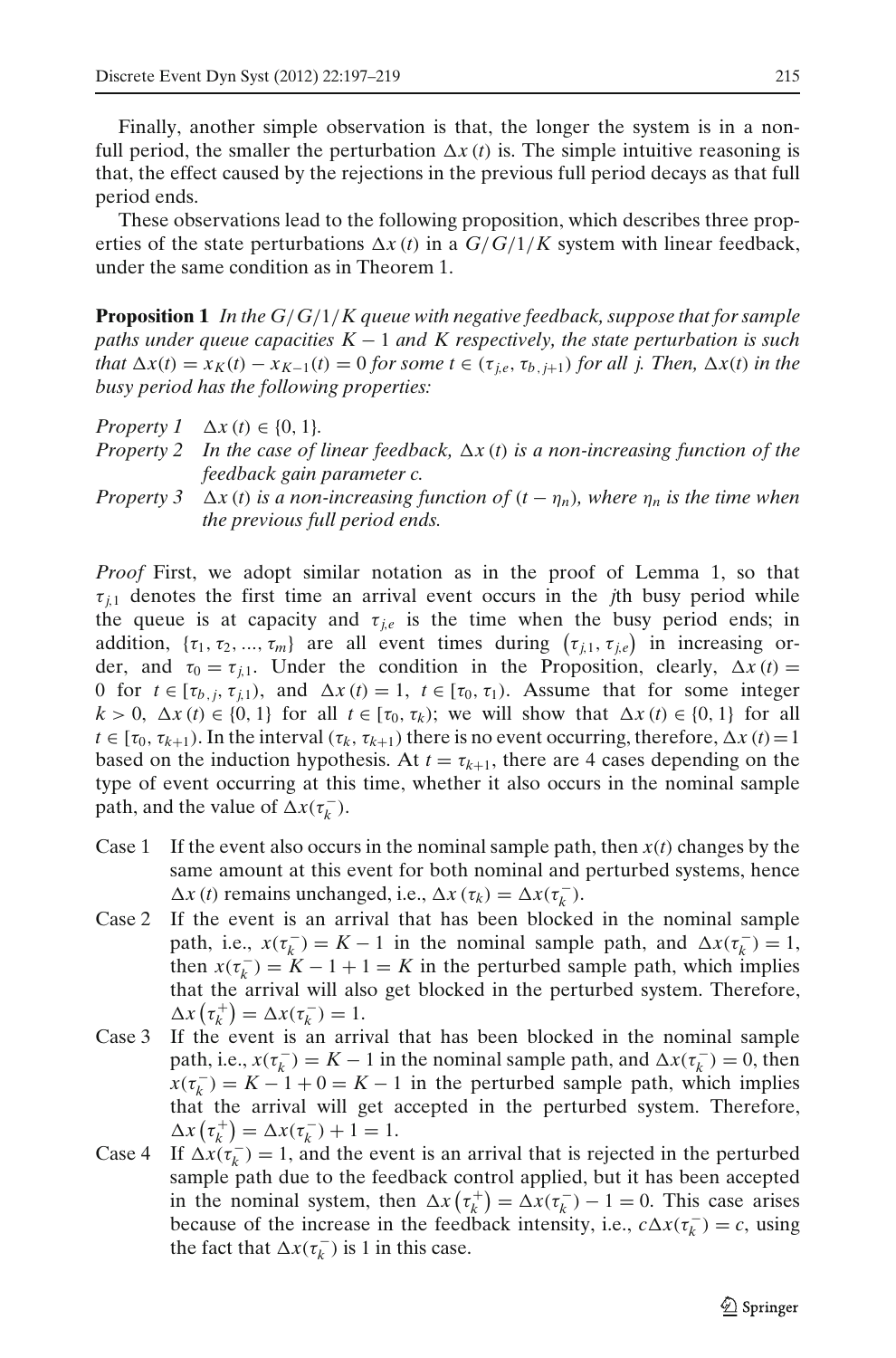By the induction argument above, we have

$$
\Delta x(t) \in \{0, 1\} \text{ for all } t \in [\tau_0, \tau_k)
$$
\n
$$
(52)
$$

At  $\tau_{j,e}$  the queue becomes empty in both nominal and perturbed system, hence  $\Delta x$ resets to 0, i.e.,

$$
\Delta x(\tau_{j,e}^+) = 0\tag{53}
$$

and *Property* 1 follows.

To prove *Property* 2, we note that in all 4 cases discussed above where  $\Delta x(t)$ changes, only *Case* 4 depends on the feedback parameter *c*. In addition, it follows from the analysis therein that, the larger the value of *c* is, the larger the value of  $c \Delta x(\tau_k^-)$  is, which implies a more frequent occurrence of *Case* 4, resulting in the decrease of  $\Delta x(t)$ . Therefore,  $\Delta x(t)$  is a non-increasing function of the feedback gain parameter *c*, and *Property* 2 is established.

*Property* 3 follows from the fact that, after the full period ends, i.e.,  $x(t) < K - 1$ , then only *Case* 1 and *Case* 4 can occur, where  $\Delta x(t)$  either remains the same or decreases.

Looking at the state derivative  $\frac{dx}{d\theta}$  (*t*) derived through the SFM as given in Eq. [49,](#page-16-0) it is easy to verify that it satisfies *Property* 2 and *Property* 3 above, i.e.,  $\frac{dx}{d\theta}$  (*t*) decreases as  $(t - \eta_n)$  increases, or as *c* increases. In addition, note that *Property 1* implies that  $0 \leq \Delta x$  (*t*)  $\leq 1$ , which is also true for  $\frac{dx}{d\theta}$  (*t*) in Eq. [49.](#page-16-0)

Finally, following an analysis similar to that of Theorem 1, we can show that the sample path finite difference in the workload is

$$
\Delta Q(K) = Q(K) - Q(K - 1) = \int_0^T \Delta x(t) dt
$$

Although we can no longer establish the equality of  $\Delta Q(K)$  with  $\frac{dQ_T}{d\theta}$  obtained through Eqs.  $48-49$ , as we did in Theorem 1 for the  $G/G/1/K$  system, the fact that  $\frac{dx}{d\theta}$  (*t*) shares the properties of  $\Delta x$  (*t*) under the same condition suggests that the SFM-based performance sensitivity estimate provides good approximations of the sensitivity estimate  $\Delta Q(K)$ ; this is consistent with the simulation-based results pre[s](#page-20-0)ented in Yu and Cassandras [\(2004](#page-20-0)).

## **5 Conclusions**

Motivated by ample empirical evidence to date that performance sensitivity estimates obtained by IPA for SFMs used as abstractions of underlying DES provide accurate approximations of the performance sensitivity estimates of the actual DES, we have established in this paper explicit connections between such estimates for cases where analytical expressions for IPA (or finite difference) estimates are available. In particular, we have considered *G*/*G*/1 queueing systems, where we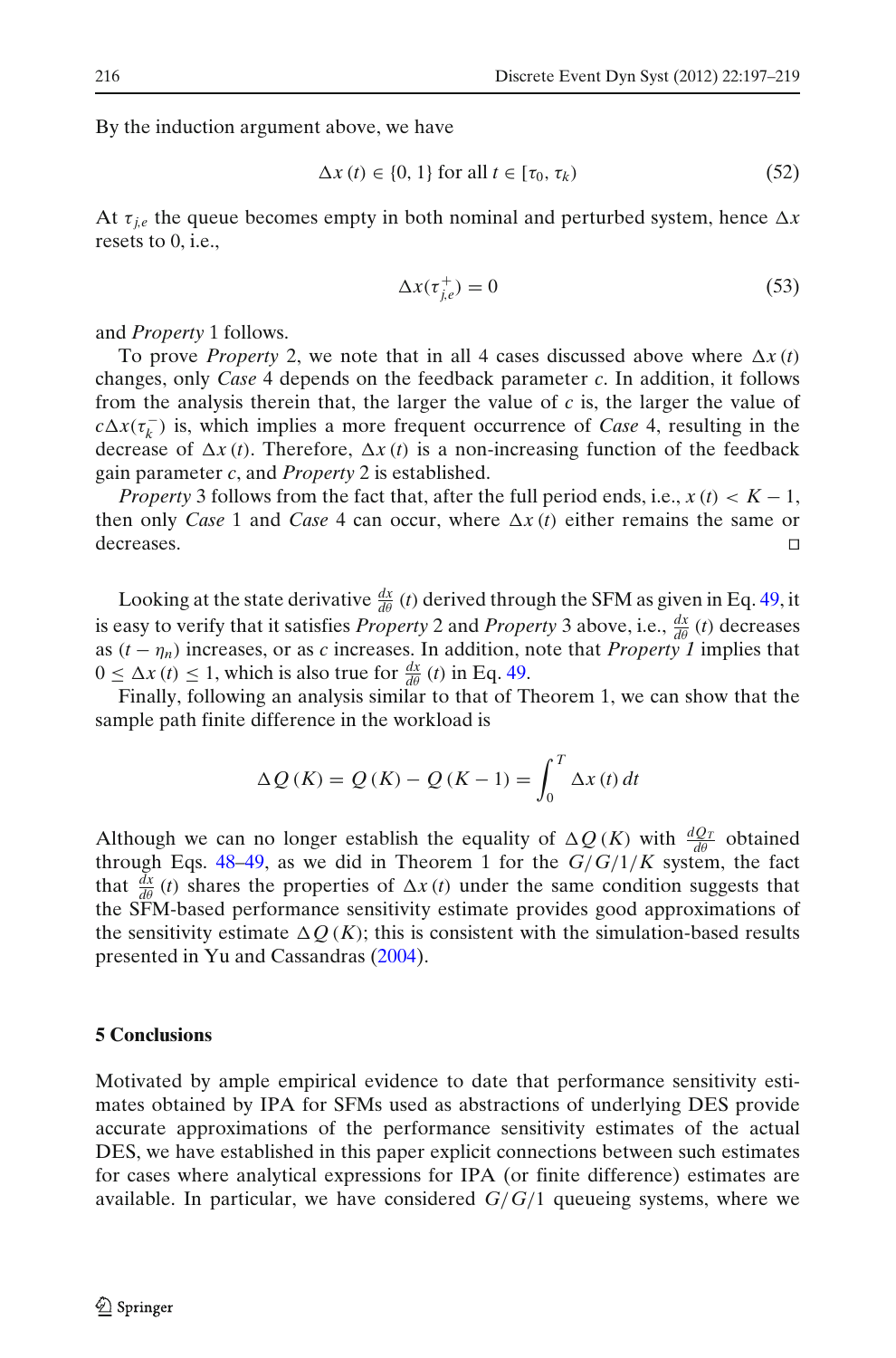<span id="page-20-0"></span>have shown exact and asymptotic results for the equivalence of SFM and DESbased estimates. For *G*/*G*/1/*K* systems without and with feedback, our results are much weaker, showing only that SFM-based derivative estimates capture some basic properties of finite difference estimates evaluated on a sample path of the underlying DES. Whereas in the study of DES IPA applies to a limited system class, in SFMs IPA has been shown in the authors' prior work to boil down to three fundamental equations of virtually arbitrary applicability. These provide the cornerstones for a very general unbiased estimation theory, playing a role similar to the generalpurpose equations one uses, for example, in optimal control (state equations, costate equations, optimality conditions, etc). Although the expressions required to describe the performance sensitivity estimators generated by these fundamental equations often appear complicated, their actual implementation is in fact very simple.

# **References**

- Anick D, Mitra D, Sondhi MM (1982) Stochastic theory of a data-handling system with multiple sources. Bell Syst Tech J 61:1871–1894
- Cassandras CG (2006) Stochastic flow systems: modeling and sensitivity analysis. In: Cassandras CG, Lygeros J (eds) Stochastic hybrid systems, pp 139–167. Taylor and Francis
- Cassandras CG, Lafortune S (2008) Introduction to discrete event systems, 2nd edn. Springer
- Cassandras CG, Lygeros J (eds) (2006) Stochastic hybrid systems. Taylor and Francis
- Cassandras CG, Wardi Y, Melamed B, Sun G, Panayiotou CG (2002) Perturbation analysis for on-line control and optimization of stochastic fluid models. IEEE Trans Automat Contr 47(8): 1234–1248
- Cassandras CG, Wardi Y, Panayiotou CG, Yao C (2010) Perturbation analysis and optimization of stochastic hybrid systems. Eur J Control 16(6):642–664
- Connor D, Feigin G, Yao DD (1994) Scheduling semiconductor lines using a fluid network model. IEEE Trans Robot Autom 10(2):88–98
- Liu B, Guo Y, Kurose J, Towsley D, Gong WB (1999) Fluid simulation of large scale networks: issues and tradeoffs. In: Proceedings of the intl. conf. on parallel and distributed processing techniques and applications, pp 2136–2142
- Sun G, Cassandras CG, Panayiotou CG (2004a) Perturbation analysis and optimization of stochastic flow networks. IEEE Trans Automat Contr 49(12):2113–2128
- Sun G, Cassandras CG, Panayiotou CG (2004b) Perturbation analysis of multiclass stochastic fluid models. J of Discrete Event Dynamic Systems 14(3):267–307
- Wardi Y, Adams R, Melamed B (2009) A unified approach to infinitesimal perturbation analysis in stochastic flow models: the single-stage case. IEEE Trans Automat Contr 55(1):89–103
- Wardi Y, Melamed B (2001) Variational bounds and sensitivity analysis of traffic processes in continuous flow models. J of Discrete Event Dynamic Systems 11(3):249–282
- Yao C, Cassandras CG (2009a) Perturbation analysis and optimization of multiclass multiobjective stochastic flow models. In: Proceedings of 48th IEEE conference of decision and control, pp 914–919
- Yao C, Cassandras CG (2009b) Perturbation analysis and resource contention games in multiclass stochastic fluid models. In: Proceedings of 3rd IFAC conference on analysis and design of hybrid systems, pp 256–261
- Yu H, Cassandras CG (2002) Perturbation analysis and optimization of a flow controlled manufacturing system. In: Proceedings of 2002 international workshop on discrete event systems, pp 258–263
- Yu H, Cassandras CG (2004) Perturbation analysis of feedback-controlled stochastic flow systems. IEEE Trans Automat Contr 49(8):1317–1332
- Yu H, Cassandras CG (2006) Perturbation analysis and feedback control of communication networks using stochastic hybrid models. Nonlinear Analysis 65(6):1251–1280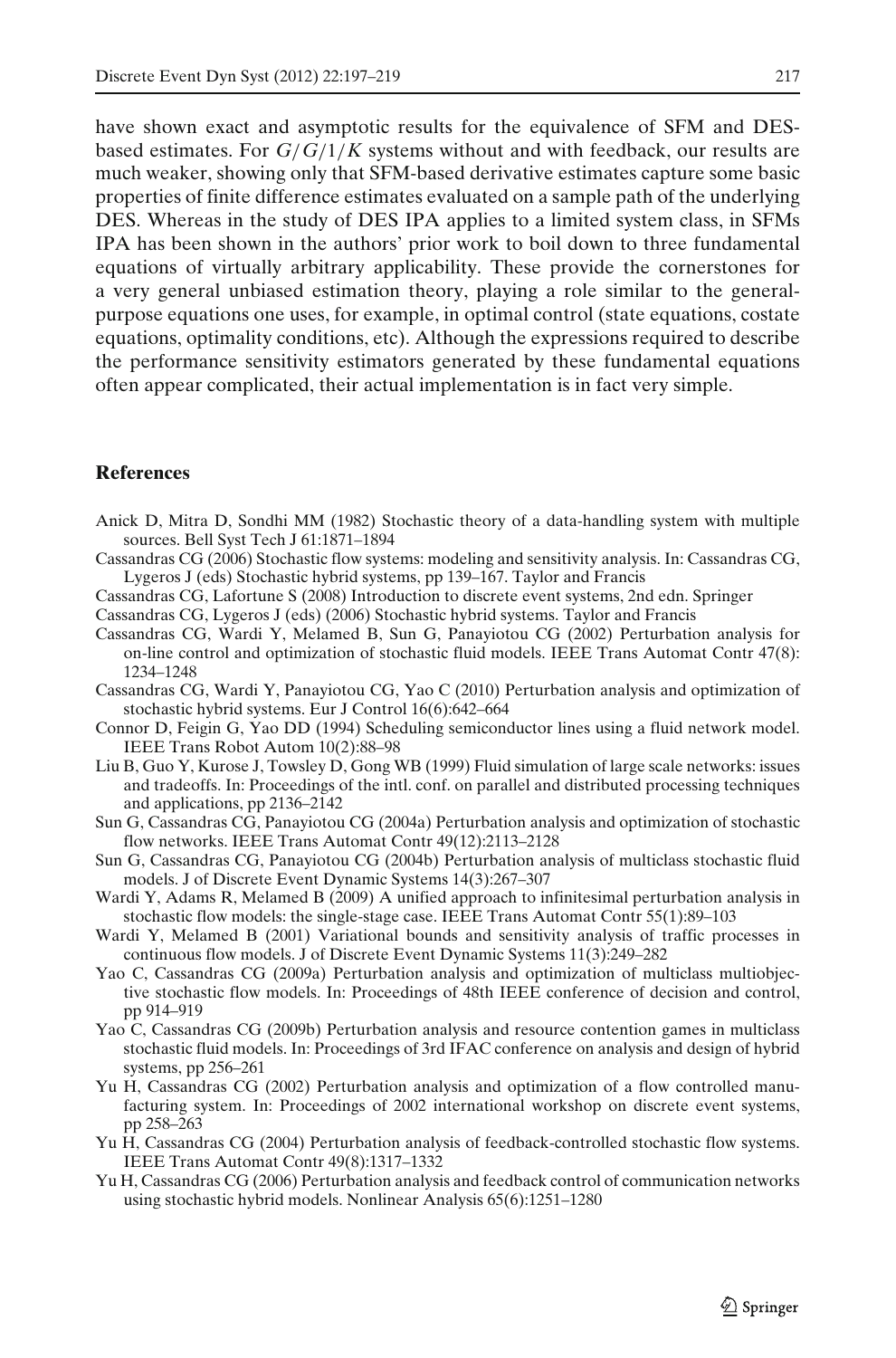

**Chen Yao** is a Senior Research Engineer at Global Automation Research at Nalco Company. He received Bachelor degree in Automatic Control from Zhejiang University in 2006, Master degree in Systems Engineering from Boston University in 2009, and Ph.D. in Systems Engineering from Boston University in 2011. He has worked as a Research Assistant in the Center of Information and Systems Engineering (CISE) at Boston University between 2006 and 2010. His research interests lie in the areas of discrete event and hybrid systems, stochastic optimization, and cooperative control, with applications to manufacturing systems, communication systems, and robotics. He is the recipient of several awards, including the General Chair's Recognition Award of Interactive Sessions in the 48th IEEE Conference of Decision and Control (CDC), and Dean's Fellowship at Boston University in 2006.



**Christos G. Cassandras** is Head of the Division of Systems Engineering and Professor of Electrical and Computer Engineering at Boston University. He is also co-founder of Boston University's Center for Information and Systems Engineering (CISE). He received degrees from Yale University, Stanford University, and Harvard University. In 1982–84 he was with ITP Boston, Inc. where he worked on the design of automated manufacturing systems. In 1984–1996 he was a faculty member at the Department of Electrical and Computer Engineering, University of Massachusetts/Amherst. He specializes in the areas of discrete event and hybrid systems, cooperative control, stochastic optimization, and computer simulation, with applications to computer and sensor networks, manufacturing systems, and transportation systems. He has published over 300 refereed papers in these areas, and five books. He has guest-edited several technical journal issues and serves on several journal